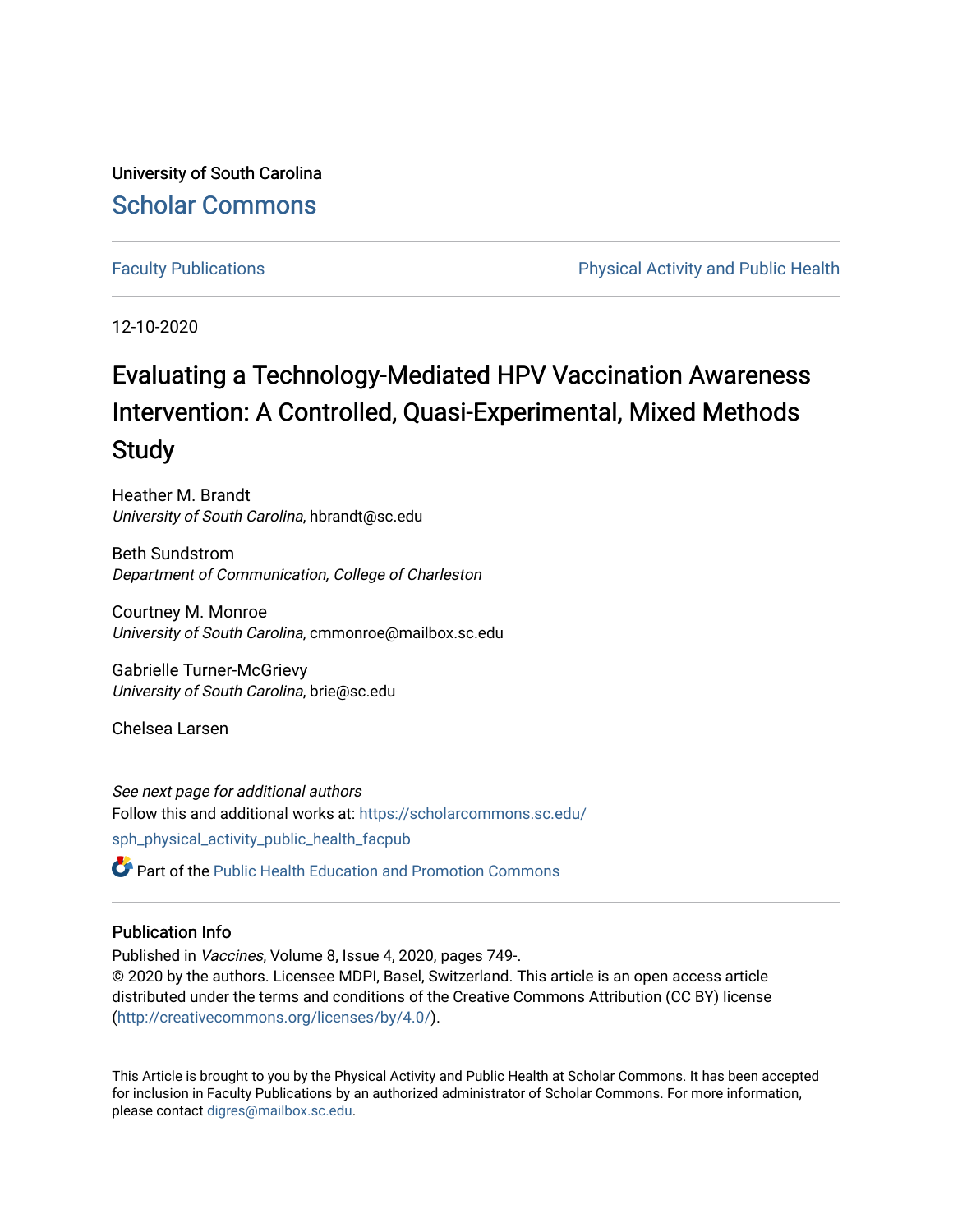### Author(s)

Heather M. Brandt, Beth Sundstrom, Courtney M. Monroe, Gabrielle Turner-McGrievy, Chelsea Larsen, Melissa Stansbury, Karen Magradey, Andrea Gibson, and Delia Smith West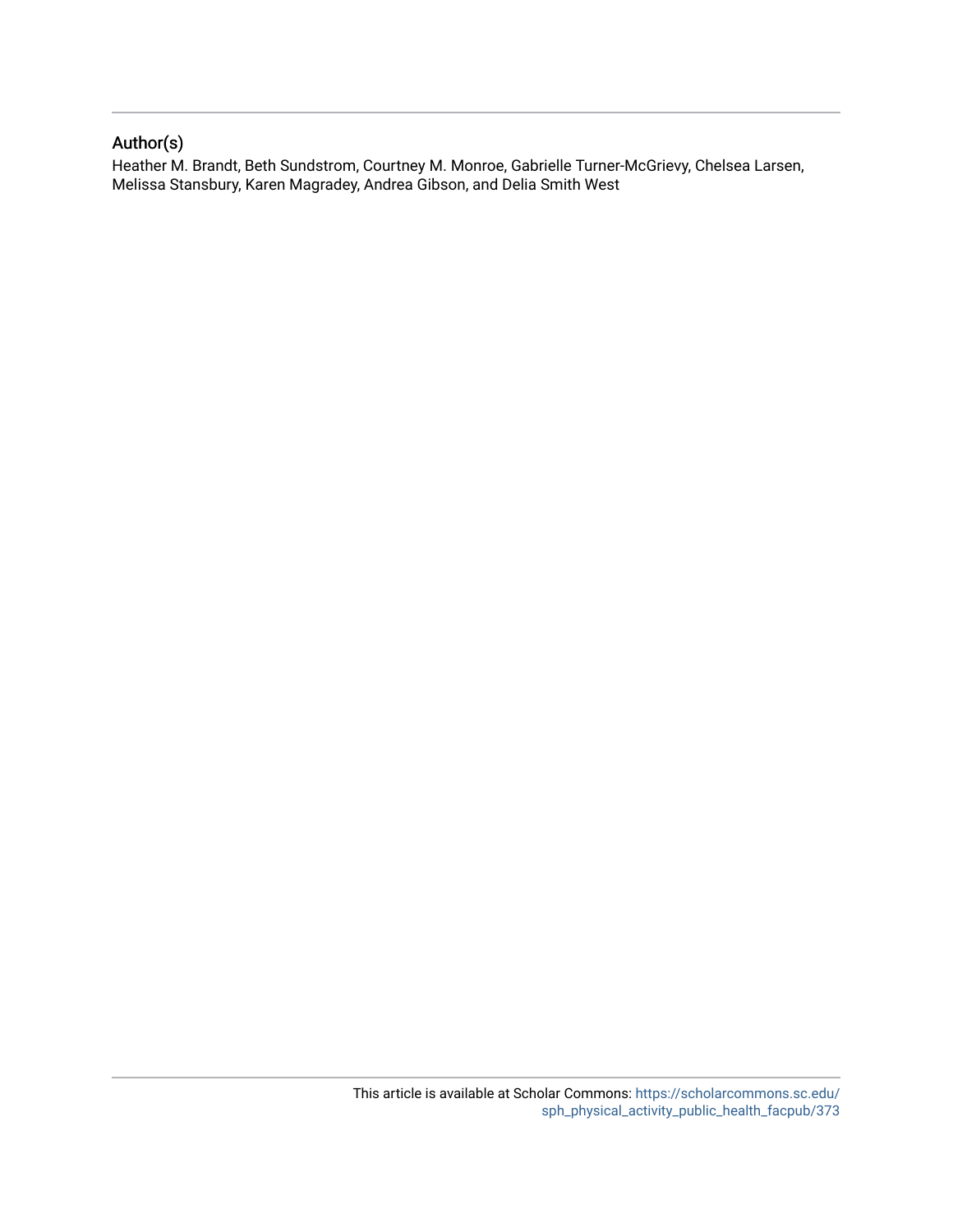

*Article*

## **Evaluating a Technology-Mediated HPV Vaccination Awareness Intervention: A Controlled, Quasi-Experimental, Mixed Methods Study**

**Heather M. Brandt 1,[\\*](https://orcid.org/0000-0003-1066-2879) , Beth Sundstrom <sup>2</sup> [,](https://orcid.org/0000-0002-6306-2941) Courtney M. Monroe <sup>1</sup> , Gabrielle Turner-McGrievy <sup>1</sup> [,](https://orcid.org/0000-0002-1683-5729) Chelsea Larsen <sup>3</sup> , Melissa Stansbury <sup>3</sup> [,](https://orcid.org/0000-0003-3842-4880) Karen Magradey <sup>3</sup> , Andrea Gibson <sup>4</sup> and Delia Smith West <sup>3</sup>**

- <sup>1</sup> Department of Health Promotion, Education, and Behavior, Arnold School of Public Health, University of South Carolina, Columbia, SC 29208, USA; cmmonroe@mailbox.sc.edu (C.M.M.); mcgrievy@mailbox.sc.edu (G.T.-M.)
- <sup>2</sup> Department of Communication, College of Charleston, Charleston, SC 29424, USA; sundstrombl@cofc.edu<br><sup>3</sup> Department of Exercise Science, Arnold School of Public Health, University of South Carolina
- <sup>3</sup> Department of Exercise Science, Arnold School of Public Health, University of South Carolina, Columbia, SC 29208, USA; calarsen@email.sc.edu (C.L.); stansbm@email.sc.edu (M.S.); magradey@mailbox.sc.edu (K.M.); westds@mailbox.sc.edu (D.S.W.)
- <sup>4</sup> South Carolina Office of Rural Health, Lexington, SC 29072, USA; gibson@scorh.net
- **\*** Correspondence: hbrandt@sc.edu; Tel.: +1-803-777-7096

Received: 14 November 2020; Accepted: 8 December 2020; Published: 10 December 2020



**Abstract:** College-aged women and men are an important catch-up population for human papillomavirus (HPV) vaccination interventions. Limited research has explored technology-mediated HPV vaccination awareness interventions aimed at college students. The purpose was to evaluate a novel, technology-mediated, social media-based intervention to promote HPV vaccination among college students. A controlled, quasi-experimental, mixed methods study examined the feasibility of a technology-based intervention among two undergraduate classes (*n* = 58) at a public university in the southeastern United States of America. Classes were randomized to receive one of two cancer prevention programs (i.e., HPV vaccination (intervention) or healthy weight (control)). Both programs contained eight technology-mediated sessions, including weekly emails and private Facebook group posts. Participants completed pre-/post-test surveys and submitted weekly qualitative reflections. Data were analyzed using descriptive statistics and thematic review for qualitative data. Knowledge improved among participants in the HPV vaccination intervention relative to those in the control condition. Participants (97%) interacted on Facebook by "liking" a post or comment or posting a comment. Participants demonstrated robust engagement and high treatment satisfaction. Results suggests that social media is an effective platform to reach college students with health promotion interventions and increase HPV vaccination awareness in this important catch-up population.

**Keywords:** human papillomavirus vaccination; cancer prevention; college students; social media; behavior change; health promotion intervention

#### **1. Introduction**

Human papillomavirus (HPV) is pervasive and almost all men and women will contract it at some point in their lifetime [\[1\]](#page-13-0). HPV is the most common sexually transmitted infection (STI) in the United States (U.S.), and college students are at high risk for STIs. Young people, aged 15–24, account for almost half (49%) of new HPV infections in the U.S. [\[2\]](#page-13-1). In most cases, HPV infections clear without treatment; however, the virus can lead to genital warts and cancers in men and women, including

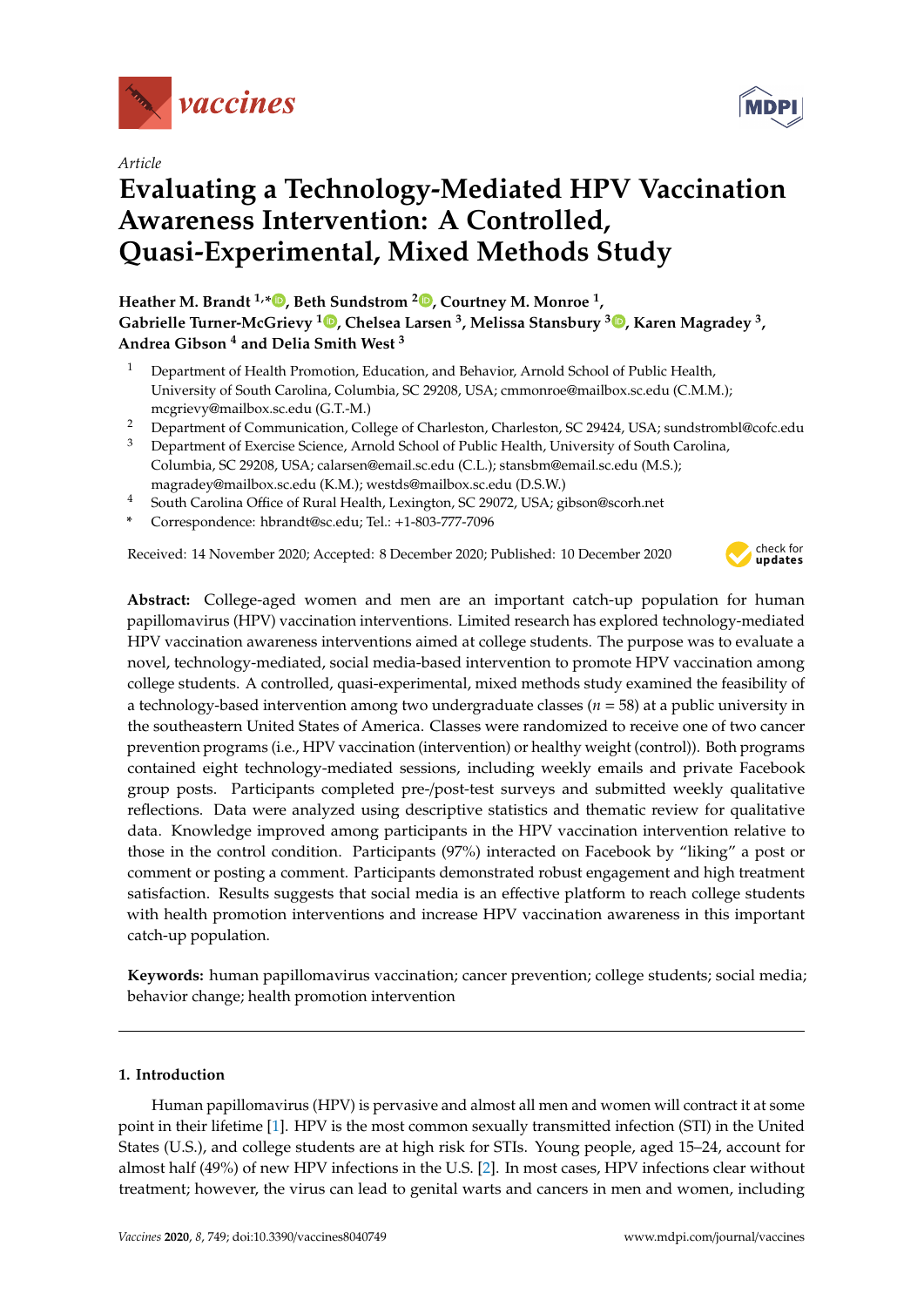cancers of the cervix, vulva, vagina, penis, and anus, and oropharyngeal cancer [\[3\]](#page-13-2). In 2015, there were 43,371 new cases of HPV-associated cancer in the U.S., with oropharyngeal cancer, which is more than twice as common in men, surpassing cervical cancer as the most common HPV-related cancer [\[4\]](#page-13-3).

HPV vaccinations have been licensed by the Food and Drug Administration (FDA) since 2006 in the U.S. The currently available vaccine in the U.S., Gardasil®9, prevents up to 90% of HPV-related cancers [\[5\]](#page-13-4). HPV vaccines are effective and have significantly reduced rates of genital warts, HPV infections, and cervical lesions among women [\[6\]](#page-13-5). A recent surveillance study found evidence of HPV vaccine effectiveness and herd immunity among young women [\[7\]](#page-13-6). The Advisory Committee on Immunization Practices (ACIP) recommends a two-dose HPV vaccination series for both boys and girls between 11 and 12 years of age; however, in the U.S., uptake of the HPV vaccine is slow. From 2016 to 2017, HPV vaccination initiation among adolescents aged 13–17 increased from 60.4% to 65.5%, yet only 48.6% of adolescents were up-to-date with the HPV vaccine series in 2018 [\[8\]](#page-13-7). For adolescents and young adults who missed HPV vaccination at earlier ages (ages 15–26), the ACIP recommends a three-dose HPV vaccination series for women aged 15 to 26, men up to 21 years, and men ages 22–26 who have sex with men. HPV vaccination rates are particularly low in South Carolina, with only 42.7% of adolescents receiving the complete vaccine series (compared with 48.6% in the U.S.) [\[8\]](#page-13-7). Furthermore, South Carolina lags behind the U.S. among those receiving at least one dose of the HPV vaccine series (59.6% vs. 65.5%, respectively) [\[8\]](#page-13-7). Slow uptake of HPV vaccination results in a large population of college-aged men and women who are partially vaccinated or unvaccinated; this population constitutes what is commonly referred to as a "catch up" population (also called late vaccination). College-age women and men are at increased risk of acquiring HPV and are considered an important catch-up population for HPV vaccination [\[9](#page-13-8)[,10\]](#page-13-9).

Transitions from high school to young adulthood have been identified as a critical period to institute health-promoting behaviors [\[11\]](#page-14-0). College students are a critical population to target for HPV vaccine awareness and completion as these young adults begin to assume increased responsibility and independence surrounding healthcare decisions. Initial efforts to increase knowledge and awareness about HPV and appropriate vaccination practices have indicated promise, but point to the need for additional efforts to promote broader intentions to change and greater vaccine uptake [\[12–](#page-14-1)[17\]](#page-14-2).

Technology provides an attractive platform for HPV vaccination awareness interventions targeting college students because it is ubiquitous in their everyday lives. Nearly 100% of undergraduate college students use the internet [\[18\]](#page-14-3). Since 2013, internet use among young adults ages 18–29 years has remained at 97% or higher [\[19\]](#page-14-4). Furthermore, approximately 94% own a smartphone, 88% use social media [\[20\]](#page-14-5), and 80% report using Facebook [\[21\]](#page-14-6). Behavioral interventions increasingly employ social media to improve awareness and vaccination coverage [\[22\]](#page-14-7). Recent studies have investigated HPV vaccination communication online through social platforms, including YouTube [\[23\]](#page-14-8), Twitter [\[24\]](#page-14-9), and Facebook [\[25\]](#page-14-10). Online messages about HPV vaccination include sensational and negative posts that may perpetuate misleading coverage and lead to insufficient information [\[23](#page-14-8)[,25\]](#page-14-10). Therefore, effective online communication about HPV vaccination is needed to counter the dissemination of manipulative and false messages.

Interventions to increase HPV vaccination have historically targeted parents and health care providers [\[26–](#page-14-11)[28\]](#page-14-12). However, a growing number of HPV vaccination interventions target young women and college students to increase vaccination rates among vaccine-eligible and catch-up populations [\[29](#page-14-13)[–35\]](#page-15-0). Only a small number of HPV vaccination awareness interventions have employed social media, despite the dynamic potential and widespread reach of this platform [\[36](#page-15-1)[–40\]](#page-15-2). A recent study found that a Facebook-assisted cervical cancer prevention discussion was more effective than an in-person discussion [\[41\]](#page-15-3). There is a clear opportunity for the development and evaluation of technology-based HPV vaccination interventions targeting college students.

The purpose of this study was to examine a novel, technology-mediated HPV vaccination awareness intervention for college students. Targeting college students during this transitional and formative period offers an opportunity to increase awareness and promote cancer prevention. The goal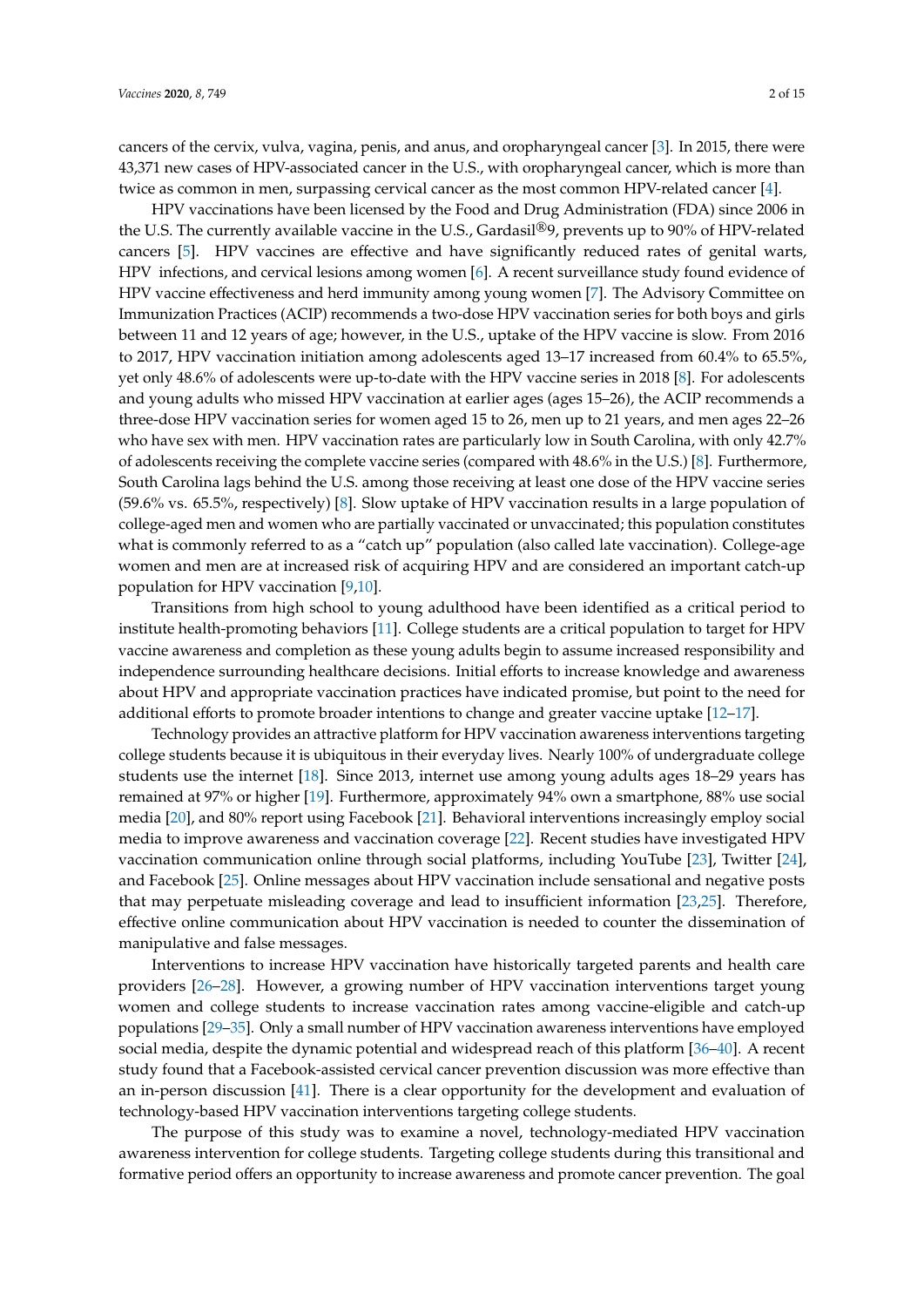of this intervention was to encourage those in the catch-up population who had not yet completed vaccination to obtain the full HPV vaccine series.

#### **2. Materials and Methods**

#### *2.1. Study Design and Procedures*

A controlled, quasi-experimental, mixed methods study examined the feasibility of a technology-based intervention among two undergraduate classes at a public university in the southeast region of the U.S. This study included the implementation and evaluation of two health promotion and cancer prevention programs relevant to college students. Classes were randomized by coin flip to receive either an HPV vaccination awareness intervention or a behavioral weight gain prevention intervention (Healthy Weight; control). Each group served as the control for the other group, allowing for simultaneous intervention comparisons. The intervention was adapted from a successful theory-based health communication campaign, It's My Time [\[42\]](#page-15-4). The study design and results from the Healthy Weight intervention arm have been published previously [\[43\]](#page-15-5).

Both interventions included 8 technology-mediated health promotion sessions over 9 weeks, which included weekly emails, as well as private Facebook group posts. Study personnel posted to the private Facebook message board at least 5 times each week. Posts were scheduled to allow automated distribution through a social media management tool (Hootsuite Media Inc., Vancouver, BC, Canada) to ensure consistent delivery of content. Each group received the same schedule of email newsletters disseminated automatically using MailChimp (Rocket Science Group, LLC, Atlanta, GA, USA), which offered prescheduled distribution and tracked newsletter open rate. Participants completed a weekly open-ended reflection about the intervention emails and Facebook posts, which encouraged students to describe what factors influenced their personal engagement with the intervention. Posttreatment questionnaire data were obtained 9 weeks after intervention initiation. Detailed descriptions of the HPV and control groups are provided below.

This study was approved by the Institutional Review Boards at the College of Charleston and the University of South Carolina.

#### *2.2. Participant Recruitment and Eligibility*

Undergraduate students enrolled in an advanced health communication course were recruited via email. Students elected to voluntarily participate in the study or complete an alternative assignment for course credit. Students were not graded on engagement with the intervention. A description of the study and criteria for eligibility were provided. To be eligible, students were required to be registered in the course, have internet access on a computer or mobile device, and be willing to establish or use their current email address and Facebook account. Informed consent was provided via secure website by all students prior to participation.

All otherwise eligible college students enrolled in the two designated classes included in the study were eligible to participate, including those below the age of 18 years, so as to minimize any stigma or segregation of those college students who might not yet have turned 18 years of age. A waiver of parental permission for participation was requested and approved for those individuals below the age of 18 based on the minimal risk to the subjects associated with participation in the study and the lack of any adverse effects on the rights or welfare of the subjects, coupled with the difficulty in practically carrying out the project without this waiver. Because the selected courses were upperclass courses designed for college students further along in their studies, it was anticipated that there would not be any children below the age of 18. All participants were asked to sign (electronically) an informed consent form that was approved by the College of Charleston Institutional Review Board.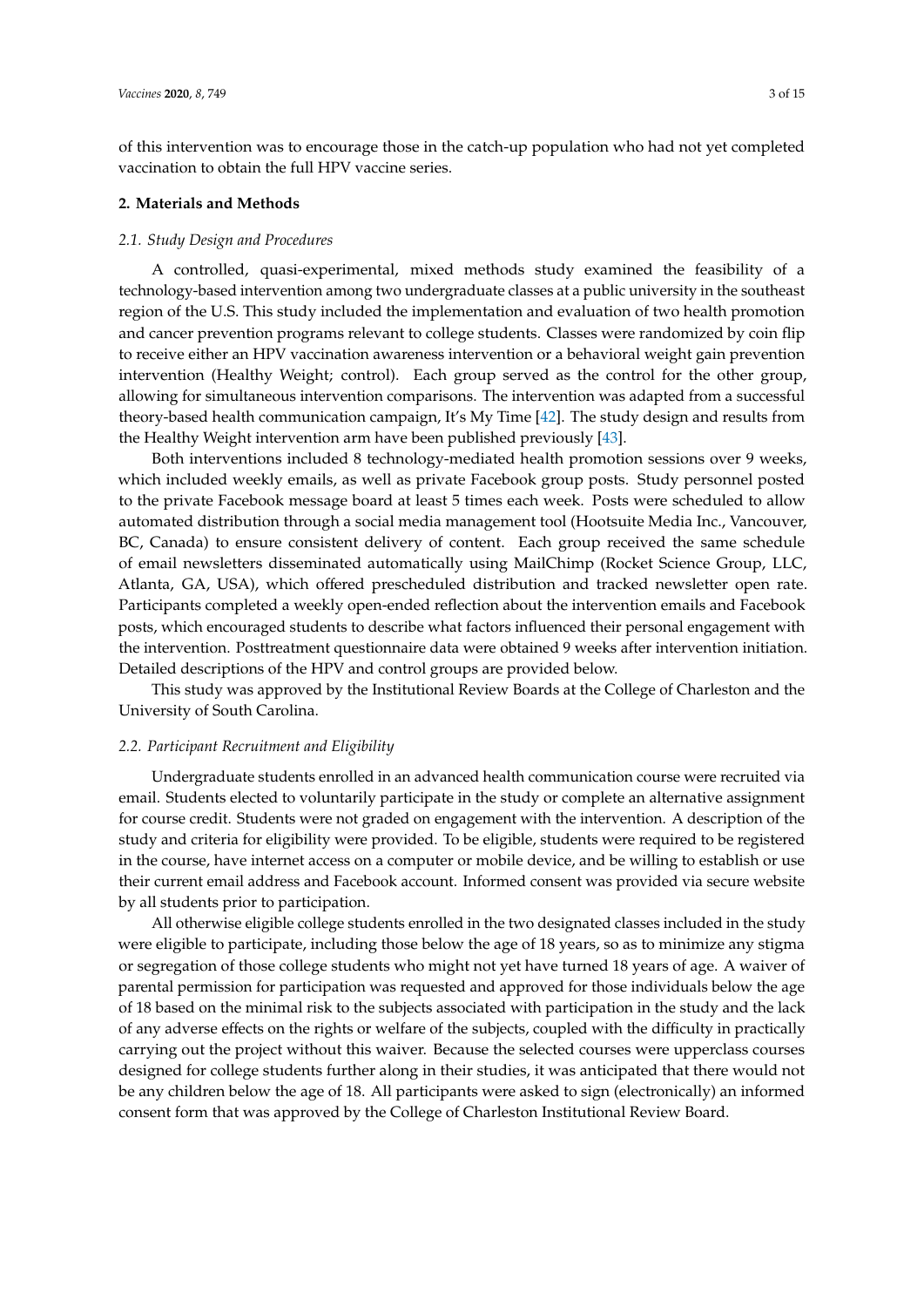#### *2.3. HPV Vaccination Awareness Intervention*

The HPV vaccination intervention was based on the health belief model [\[44,](#page-15-6)[45\]](#page-15-7), the transtheoretical model [\[46\]](#page-15-8), and adapted content from the successful theory-based health communication campaign, It's My Time [\[42\]](#page-15-4). It's My Time was developed through formative audience research and an academic-community collaboration to implement and evaluate a peer-based intervention. Formative research showed that preventing cancer is not a motivating message (or perceived benefit) to young adults. Therefore, the main message of It's My Time encouraged participants to consider receiving the HPV vaccination so that they have time to pursue their dreams. Messages reinforced the concept of college students embracing their own time and time for themselves rather than emphasizing cancer risk-based messaging. A secondary message reminded students that it is not too late to receive the HPV vaccination or take control of their health [\[42\]](#page-15-4).

These messages and health education information were incorporated into content that was delivered by weekly electronic newsletters and interactive Facebook posts in the current study. College students report limited knowledge of HPV and HPV-related cancer, coupled with high levels of concern about STIs [\[30](#page-14-14)[,33](#page-15-9)[,42](#page-15-4)[,47\]](#page-15-10). Therefore, a key strategy of the intervention was to increase the perceived severity (i.e., the negative consequences) of contracting HPV and increase perceived susceptibility of acquiring HPV [\[26,](#page-14-11)[31](#page-15-11)[,34,](#page-15-12)[42\]](#page-15-4). Campaign messages emphasized college students pursuing their interests and dreams with the time they gained from preventing HPV and HPV-related cancer. This approach aligns with current research that successful narrative messages depend on the perceived relevance of the storyline to the audience [\[31](#page-15-11)[,48\]](#page-15-13).

Lesson content focused on themes relevant to college students contemplating HPV vaccination (see Table [1\)](#page-5-0). Messages were tailored to the campus and local area, with resources for how and where to obtain the HPV vaccination at low or no cost, including the university's Student Health Services. Study investigators moderated the Facebook page, which included providing answers to questions and stimulating interaction, as well as sharing timely news articles and studies related to HPV vaccination. The posts were designed to cultivate a social climate of support for considering initiation of the vaccination series (or completion of the series for those who had partial completion of the sequence). Polls provided social norming to stimulate vaccination-related discussion. Intervention activities (e.g., reading the newsletters and interacting on Facebook) were intended to require approximately 30 total minutes per week. The program spanned a 9-week period during the spring semester, with a hiatus during spring break week.

| <b>Session</b> | <b>Topics</b>                                       |
|----------------|-----------------------------------------------------|
|                | What is HPV?                                        |
| 2              | Am I at risk for HPV?                               |
| 3              | How do I prevent HPV?                               |
| 4              | How do I know if I have HPV?                        |
| 5              | What are the risks and benefits of HPV vaccination? |
| 6              | Should I get the HPV vaccine?                       |
| 7              | Where do I go to get the HPV vaccine?               |
| 8              | Why do I need 3 doses?                              |

<span id="page-5-0"></span>**Table 1.** Weekly lesson topics delivered through electronic newsletters and Facebook posts.

#### *2.4. Control Intervention*

Similar intervention components were used for the control intervention. The control group received a Healthy Weight intervention, which included 8 electronic newsletters and a minimum of 5 postings per week to a separate, private Facebook group moderated by study staff to increase knowledge and support of healthy eating, activity, and weight control practices. Intervention content was derived from social cognitive theory [\[49\]](#page-15-14) and established behavioral weight control programs, such as the Diabetes Prevention Program Lifestyle Intervention [\[50\]](#page-15-15). Emphasis was placed on key behavioral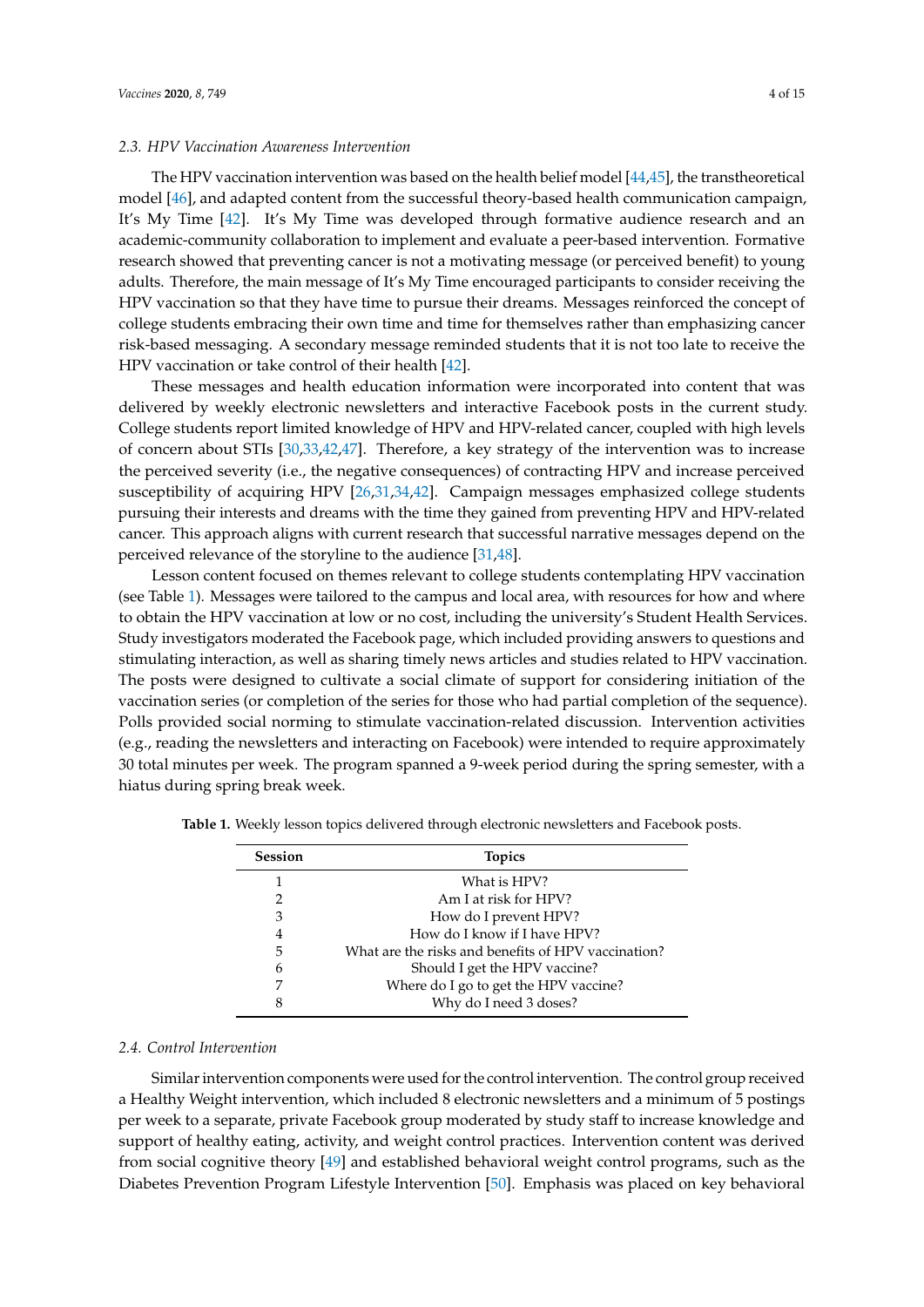strategies for healthy eating and physical activity (e.g., goal-setting, self-monitoring, overcoming barriers, relapse prevention, and social support). Students were encouraged to take 10,000 steps/day and were provided with electronic tools for objectively monitoring their physical activity and weight (Fitbit Zip and Aria Wi-Fi-enabled scale, respectively; Fitbit Inc., Boston, MA, USA). The HPV and control interventions were matched on duration, structure, and number of planned contacts. However, the control intervention did not receive content related to HPV awareness or vaccination.

#### *2.5. Measures*

Participants completed assessments at baseline and post-intervention at 9 weeks. Questionnaires were administered online for all self-reported measures (Qualtrics, Provo, UT, USA).

#### 2.5.1. Sociodemographic Characteristics

Demographic characteristics were self-reported at baseline and included age, sex, race, and academic year. Sociodemographic characteristics included health insurance status, age at sexual debut, number of sex partners, gender of sex partners, relationship status, and contraceptive method.

#### 2.5.2. HPV Vaccination Knowledge, Attitudes, Beliefs and Behaviors

The current study adapted validated measures from Patel and colleagues [\[51\]](#page-15-16), the 2013 Health Information National Trends Survey (HINTS), and the 2013 Behavioral Risk Factor Surveillance System (BRFSS). Survey items measured knowledge and awareness of HPV and HPV vaccination (e.g., "Some types of HPV can cause genital warts"; "People who have been infected with HPV might not have symptoms"), factors influencing the decision to be vaccinated (e.g., concerns about getting HPV, recommendation by a healthcare provider), and intention to seek HPV vaccination. In addition, students were queried about how many vaccines in the series they had received to date and, for those who had not yet completed the series, their intentions to seek out the vaccine.

#### 2.5.3. Intervention Engagement

HPV intervention engagement was assessed objectively on web-based platforms (MailChimp and Facebook). Engagement with HPV newsletters was defined as the number of students who opened the newsletter each week, which was obtained from MailChimp metrics. Engagement with the HPV Facebook group was measured by the number of interactions, including post likes, comments, and original posts. Interactions were aggregated for the week and tallied by research staff; the average number of interactions per week was determined.

#### 2.5.4. Treatment Satisfaction

At the conclusion of the intervention, students reported how satisfied they were with the HPV program by rating its overall usefulness and likelihood of recommending it to a friend or relative. Level of satisfaction with specific intervention components (e.g., number of sessions, frequency, and length of Facebook group postings) was also reported. All items were rated on an agreement-oriented 7-point Likert scale anchored with strongly agree and strongly disagree.

#### 2.5.5. Weekly Reflections

Participants received a weekly web-based survey inviting them to write a reflection critiquing the efficacy of each week's materials and messages, including recommendations for improvement. Students were prompted to reflect on "how interesting", "how useful", and "how engaging" the newsletter and Facebook posts were each week. They were asked to provide specific examples and to incorporate concepts and theories from assigned readings and course discussions into their reflections.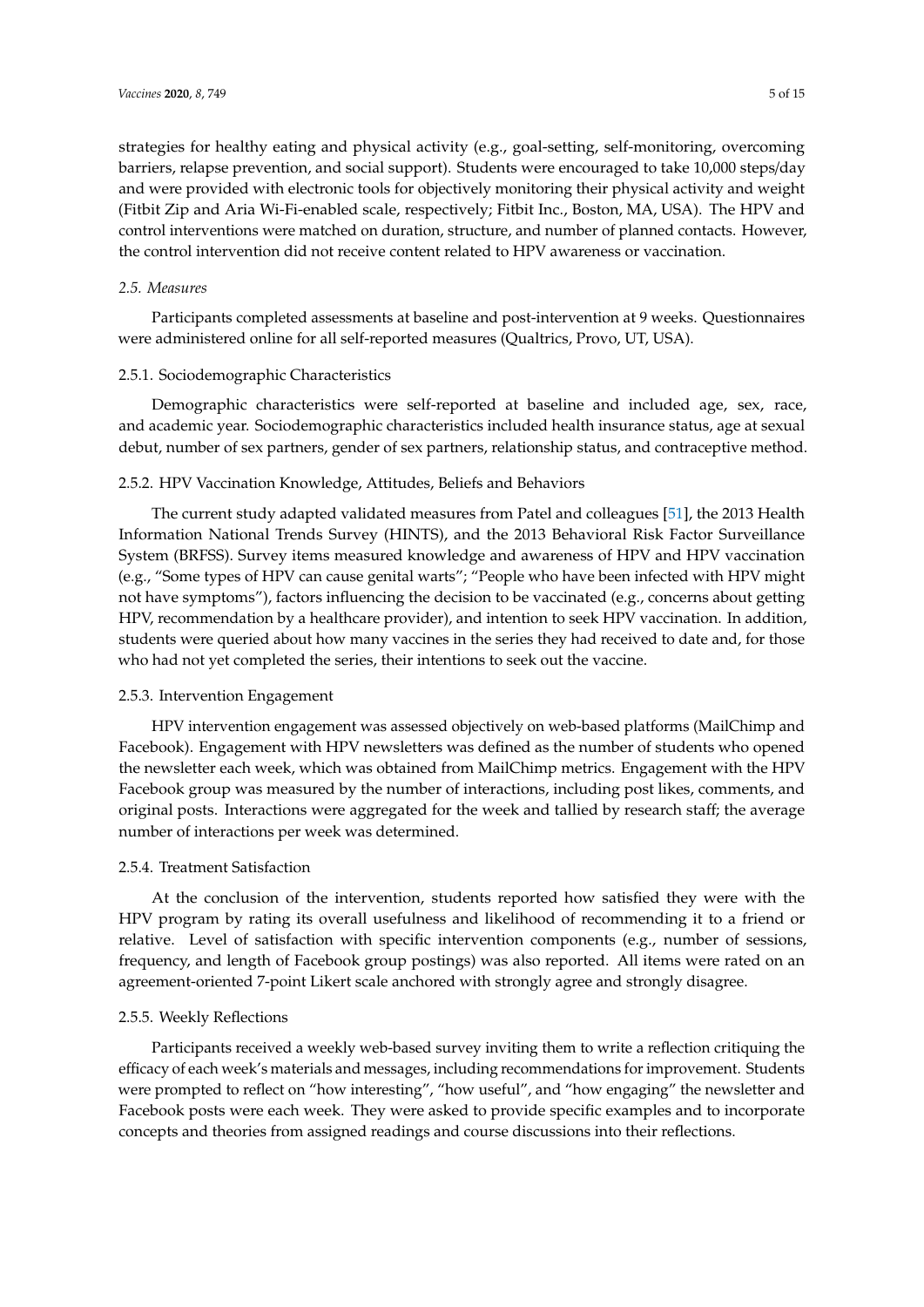Descriptive statistics were used for all baseline and engagement measures. Analysis of treatment satisfaction aggregated agree, somewhat agree, and strongly agree responses, and combined disagree, somewhat disagree, and strongly disagree, and descriptive data are provided. One sample test of proportions was used to determine whether there was a significant difference in knowledge from pre-post for each group, and two sample test of proportions was used to determine whether there was a significant difference between the change in knowledge from pre-post between the two groups. A *p* value of less than 0.05 was used to determine statistical significance. All statistical analyses were performed using SPSS version 22.0 (IBM Corp., Armonk, NY, USA).

Qualitative data analysis of the open-ended weekly reflections was conducted using a constant comparative method [\[52\]](#page-16-0), employing analytic tools recommended by Corbin and Strauss (2008) to ensure quality data coding. First, one author coded reflections line-by-line, which allowed new concepts to emerge. Then, a codebook was developed based on emergent concepts. Next, axial coding identified patterns and cross-cutting concepts. Researchers met frequently throughout the implementation and evaluation of the intervention and reached unanimous consensus on patterns, themes, and conclusions emerging from the data.

#### **3. Results**

#### *3.1. Sample Characteristics*

We utilized a convenience sampling approach. All registered students in two sections of the advanced health communication class were eligible for and chose to enroll in the study. Each section had 29 students. Participants (*n* = 58) included juniors and seniors with a median age of 21.6 ± 2.2 years. Most participants self-identified as female (81%) and white (90%). Most participants reported health insurance coverage on their parent's plan (93%). Almost all participants reported initiating sexual activity (97%) and half of participants (50%) reported currently being in a monogamous partnership. Most participants reported using the oral contraceptive pill (62%) and/or the condom (52%) as a method of contraception. There were no significant differences in the baseline characteristics of students in the two groups. Retention rates at posttest were high, with no significant differences between conditions (see Table [2\)](#page-7-0).

<span id="page-7-0"></span>

| Measure                         | Total $(n = 58)$ | $HPV (n = 29)$ | Control $(n = 29)$ |
|---------------------------------|------------------|----------------|--------------------|
| Age (SD), years                 | 21.6(2.2)        | 21.1(0.8)      | 22.1(2.9)          |
| Sex, $n$ (%)                    |                  |                |                    |
| Female                          | 47 (81)          | 24 (85)        | 23 (79)            |
| Male                            | 11(19)           | 5(17)          | 6(21)              |
| Hispanic, n (%)                 |                  |                |                    |
| Yes                             | 5(9)             | 3(10)          | 2(7)               |
| N <sub>0</sub>                  | 53 (91)          | 26(90)         | 27 (93)            |
| Race, $n$ $\left(\% \right)$    |                  |                |                    |
| Caucasian                       | 52 (90)          | 28 (97)        | $24(83)$ *         |
| African-American                | 3(5)             | 1(3)           | 2(7)               |
| Asian                           | 2(3)             | 0(0)           | 2(7)               |
| American Indian/Native American | 1(2)             | 0(0)           | 1(3)               |
| Academic year, n (%)            |                  |                |                    |
| 2nd year                        | 1(2)             | 0(0)           | 1(3)               |
| 3rd year                        | 17(29)           | 13(45)         | 4(14)              |
| 4th year                        | 33(57)           | 14 (48)        | 19 (66)            |
| 5th year                        | 7 (12)           | 2(7)           | 5(17)              |

**Table 2.** Baseline characteristics and retention rates.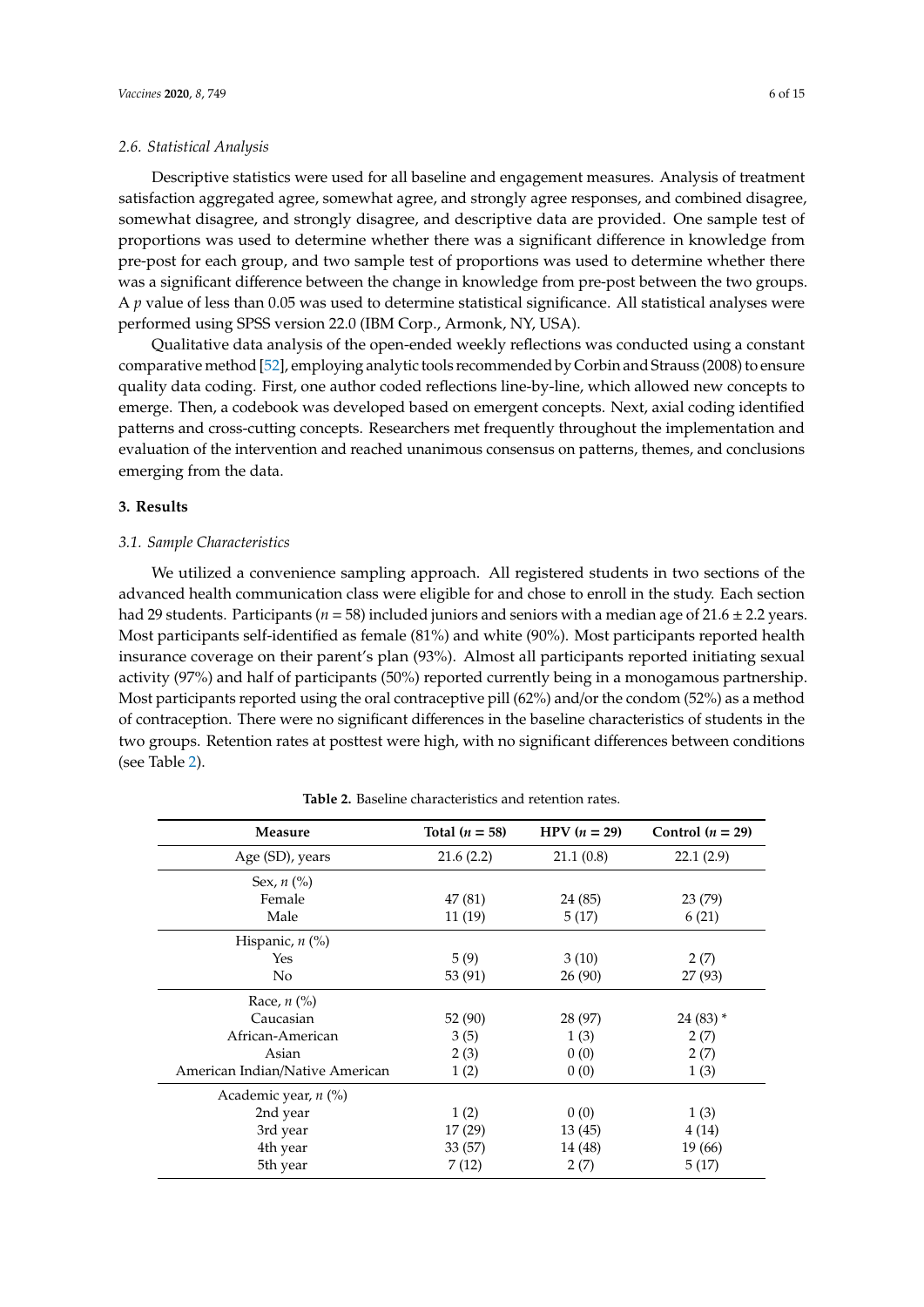| Measure                                        | Total $(n = 58)$         | $HPV (n = 29)$ | Control $(n = 29)$ |
|------------------------------------------------|--------------------------|----------------|--------------------|
| Health Insurance Status, $n$ (%)               |                          |                |                    |
| Parent's Plan                                  | 54 (93)                  | 28 (97)        | 26(90)             |
| None                                           | 3(5)                     | 1(3)           | 2(7)               |
| Another plan                                   | 1(2)                     | 0(0.0)         | 1(3)               |
| Age at first sexual intercourse (SD),<br>years | 16.9(1.6)                | 17.1(1.8)      | 16.7(1.3)          |
| Number of sex partners (SD)                    |                          |                |                    |
| Past month                                     | 0.9(0.6)                 | 10(0.6)        | 0.9(0.6)           |
| Past 6 months                                  | 1.9(2.1)                 | 1.7(1.2)       | 2.1(2.7)           |
| Lifetime                                       | 7.0(5.7)                 | 6.6(5.0)       | 7.5(6.4)           |
| Current monogamous partnership                 |                          |                |                    |
| Yes                                            | 28(50)                   | 14 (48)        | 14 (52)            |
| N <sub>o</sub>                                 | 26 (46)                  | 14 (48)        | 12 (44)            |
| Don't Know                                     | 2(4)                     | 1(3)           | 1(4)               |
| Retention rates                                | 56 (97%)                 | $29(100\%)$    | 27(93%)            |
|                                                | * <i>p</i> value < 0.05. |                |                    |

**Table 2.** *Cont.*

#### *3.2. HPV Vaccination Knowledge, Attitudes, and Behaviors*

At baseline, the majority of participants in the HPV vaccination intervention group (*n* = 19; 66%) reported having received all three shots of the HPV vaccine series (see Table [3\)](#page-8-0). At posttest, two additional participants reported receiving all three shots of the HPV vaccine and an additional three participants indicated that they planned to get vaccinated in the next 6 months. As a result, at the conclusion of the intervention, 24 participants (83%) indicated that they had completed the HPV vaccination or had a plan to receive the HPV vaccination in the next six months. Differences in HPV vaccination between the intervention and control group were not significant, nor were there significant differences in the change between groups at posttest (see Table [3\)](#page-8-0).

| <b>Table 3.</b> HPV vaccination status and intentions. |
|--------------------------------------------------------|
|--------------------------------------------------------|

<span id="page-8-0"></span>

|                                                 | $HPV (n = 29)$ |             | Control $(n = 29)$ |        |
|-------------------------------------------------|----------------|-------------|--------------------|--------|
|                                                 | Pre            | <b>Post</b> | Pre                | Post   |
| Received full vaccination series (%)            | 19 (66)        | 21 (78)     | 14 (48)            | 15(52) |
| Initiated partial vaccination series (%)        | 2(7)           | 0(0)        | 3(10)              | 4(14)  |
| Never vaccinated (%)                            | 7(24)          | 3(11)       | 9(31)              | 8(28)  |
| Intend to get vaccinated within 6 months $(\%)$ | 1(3)           | 3(11)       | 3(10)              | 2(7)   |

Fisher's exact test was used to assess whether there were significant differences between and within groups at pre and post. No significant differences were found.

At baseline, almost all participants knew that HPV can be spread through sexual intercourse (97%). Fewer participants were aware that HPV can be spread through contact other than sexual intercourse (64%). Approximately 91% of participants correctly responded that people who have been infected with HPV might not have symptoms. While participants understood the link between HPV and cervical cancer (93%), fewer participants knew that some types of HPV can cause anal cancer (53%), oral cancer (57%), or genital warts (72%).

At posttest, knowledge of HPV and HPV vaccination improved among participants in the HPV vaccination awareness intervention relative to those in the control condition (Table [4\)](#page-9-0). Almost all intervention participants reported that HPV can be spread through contact other than sexual intercourse (93%). Participants understood that some types of HPV can cause oral cancer (100%), anal cancer (93%),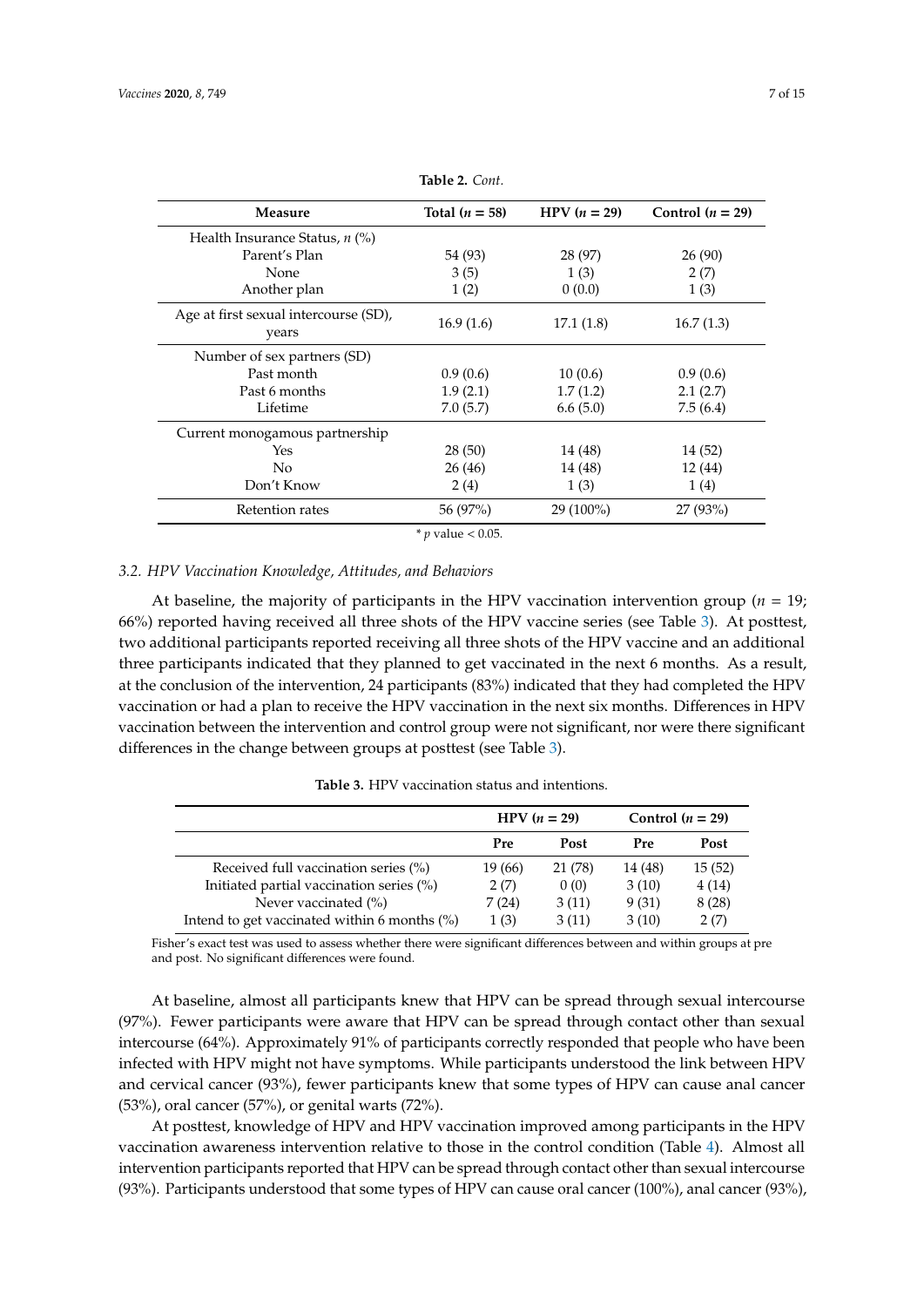and genital warts (100%). These improvements in knowledge were statistically significant compared to the control group (see Table [4\)](#page-9-0).

<span id="page-9-0"></span>

|                                                                                                                | <b>HPV</b>        |                    |                   | Control            |                                                                 |
|----------------------------------------------------------------------------------------------------------------|-------------------|--------------------|-------------------|--------------------|-----------------------------------------------------------------|
|                                                                                                                | Pre<br>$(n = 28)$ | Post<br>$(n = 27)$ | Pre<br>$(n = 29)$ | Post<br>$(n = 29)$ | Difference in Change<br>between Groups at<br>Posttest (p-Value) |
| Some types of HPV can cause oral cancer.<br>Correct answer: True                                               | 65.5              | $100*$             | 48.3              | 69.0               | 0.007                                                           |
| Some types of HPV can cause anal cancer.<br>Correct answer: True                                               | 58.6              | $92.6*$            | 48.3              | 65.5               | 0.04                                                            |
| Some types of HPV can cause genital warts.<br>Correct answer: True                                             | 78.6              | $100*$             | 69.0              | 82.8               | 0.024                                                           |
| HPV can be spread through contact other<br>than sexual intercourse.<br>Correct answer: True                    | 69.0              | $92.6*$            | 58.6              | 69.0               | 0.072                                                           |
| Condom use fully protects against the spread<br>of HPV.<br>Correct answer: False                               | 69.0              | 92.6               | 75.9              | 82.8               | 0.42                                                            |
| HPV can cause an abnormal Pap (cervical<br>cancer screening) test.<br>Correct answer: True                     | 82.8              | 96.3               | 82.8              | 86.2               | 0.186                                                           |
| People who have been infected with HPV<br>might not have symptoms.<br>Correct answer: True                     | 86.2              | 100                | 96.6              | 96.6               | 0.33                                                            |
| HPV can be spread through sexual<br>intercourse.<br>Correct answer: True                                       | 100               | 100                | 93.1              | 100                | 1.00                                                            |
| Some types of HPV can cause cervical cancer.<br>Correct answer: True                                           | 96.6              | 100                | 89.7              | 93.1               | 0.165                                                           |
| An HPV infection can be cured.<br>Correct answer: False                                                        | 27.6              | 37                 | 65.5              | 41.4               | 0.049                                                           |
| Women who get the vaccine still need regular<br>Pap (cervical cancer screening) tests.<br>Correct answer: True | 93.1              | 85.2               | 93.1              | 86.2               | 0.76                                                            |

|  |  |  |  | Table 4. HPV and HPV vaccination knowledge (%). |  |
|--|--|--|--|-------------------------------------------------|--|
|--|--|--|--|-------------------------------------------------|--|

\* *p* value < 0.05.

At pretest, approximately 35% of all participants reported that not being currently sexually active influenced their intention to receive the HPV vaccination. At posttest, only 7% of the HPV vaccination intervention group felt the same way, and the difference between the intervention and control group from pretest to posttest was significant ( $p = 0.03$ ).

#### *3.3. Participants Reported Improvements in HPV Vaccination Knowledge, Attitudes, and Behaviors*

Participants' open-ended weekly reflections demonstrated an increase in knowledge about HPV vaccination (see Table [5\)](#page-10-0). According to one participant, "since the beginning of this intervention, my knowledge of HPV drastically increased." Participants believed that the intervention addressed gaps in knowledge related to men's susceptibility to HPV and the link between HPV and oral cancer. Many students also reported that prior to the intervention they did not realize Student Health Services provided the vaccine on campus. In addition to increasing knowledge, students reported that the intervention changed their beliefs about HPV vaccination. Participants also described how increased knowledge led to improved confidence and inspired conversations about HPV vaccination with family and friends. According to one participant, "I now feel extremely confident in discussing all aspects of HPV, including the importance of vaccination."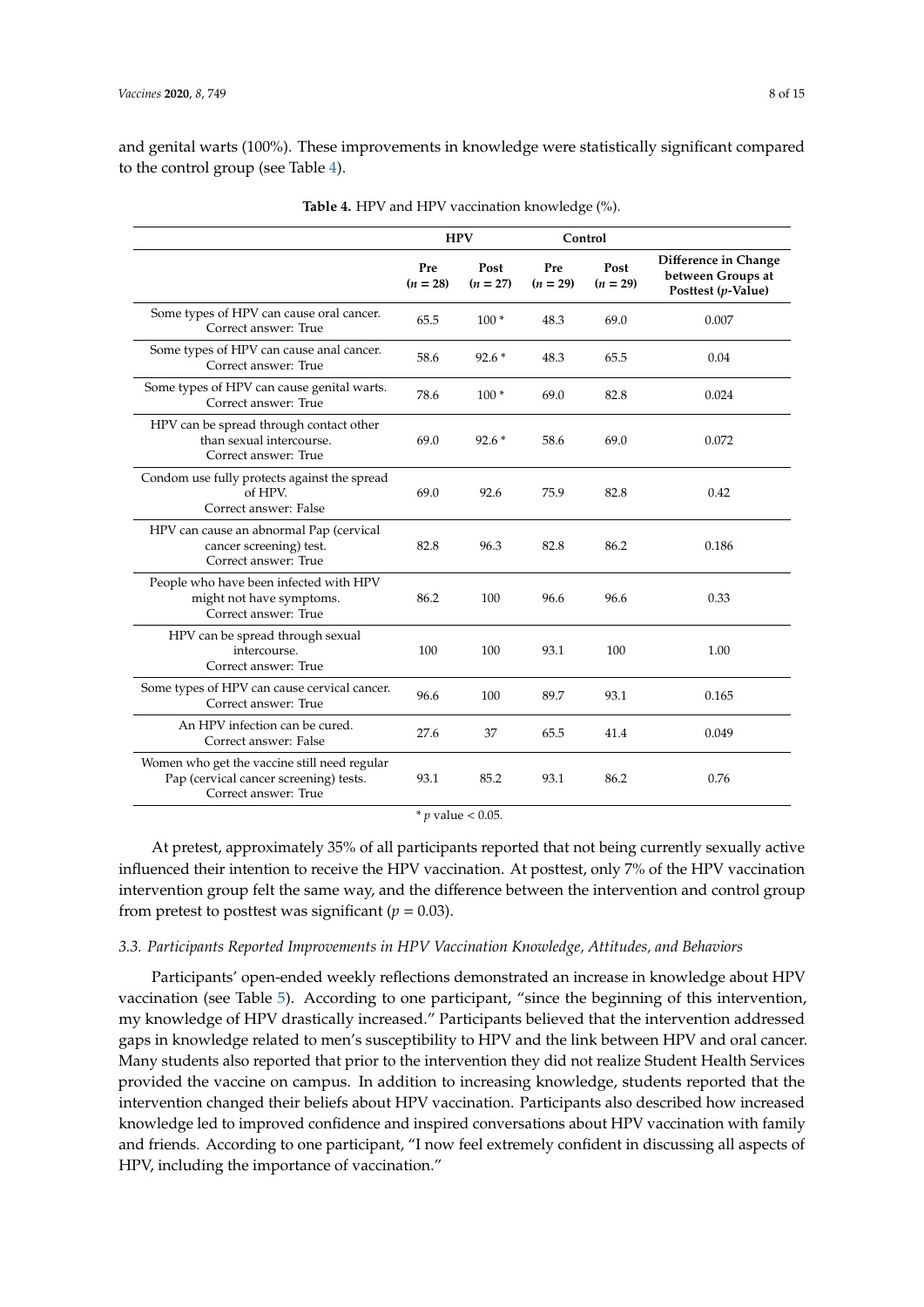<span id="page-10-0"></span>

| <b>Themes</b>                                             | <b>Illustrative Ouotes</b>                                                                                                                                                                                                                                                                                                                                                                                                                                                                                                                                                  |
|-----------------------------------------------------------|-----------------------------------------------------------------------------------------------------------------------------------------------------------------------------------------------------------------------------------------------------------------------------------------------------------------------------------------------------------------------------------------------------------------------------------------------------------------------------------------------------------------------------------------------------------------------------|
| HPV vaccination<br>knowledge, attitudes,<br>and behaviors | "After reading all of the posts and doing some other research I now believe that the vaccine is<br>something everyone should have. I mean there is really no reason not to get vaccinated."<br>"My viewpoint has definitely changed for the better. At the beginning of this study, I did not<br>know too terribly much about HPV. At this point I know quite a bit and I know the facts<br>concerning the matter. I've been able to relay this information to my friends and family and<br>help them even take steps in the right direction to protect themselves."        |
|                                                           | "I believe the material presented in this week's Facebook post were user friendly and easy to<br>understand and read. I am not familiar with the use of Facebook but I found it pretty easy to<br>use and follow along with."                                                                                                                                                                                                                                                                                                                                               |
| Intervention<br>engagement and<br>treatment satisfaction  | "Many students even got to share personal stories of people who have had issues with HPV in<br>the past. I believe this is important to share because if you personally know someone effected<br>by HPV or even if it is just a friend of a friend, the situation or topic of HPV automatically<br>becomes more personal and 'hits home' for a lot more people. I also enjoyed reading other<br>people's articles that they have found from other sources. The more information or reading on<br>this topic helps for me to get a better idea of truly how serious HPV is." |

**Table 5.** Themes with illustrative quotes. **Table 5.** Themes with illustrative quotes.

#### *3.4. Intervention Engagement and Treatment Satisfaction 3.4. Intervention Engagement and Treatment Satisfaction*  Electronic newsletters were opened each week by the majority of participants in the HPV

Electronic newsletters were opened each week by the majority of participants in the HPV condition, with most participants  $(\geq 90\%)$  opening each weekly newsletter [\(s](#page-10-1)ee Figure 1). The proportion of participants who had at least one interaction on the private Facebook page (i.e., liked or commented on a post shared by study investigators) was lowest in week 1 (55%), but increased in subsequent weeks, with the highest rates (97%) during weeks 2 and 5 (see Figure [2\)](#page-10-2). Participants made a total of 906 comments and likes over the intervention period, resulting in an average of  $4.5 \pm 1.5$  per person per week (not including spring break), with slight variation from week to week (see Figure 2). In total, [pa](#page-10-2)rticipants averaged  $31.2 \pm 45.1$  comments and likes over the course of the intervention. Providing health education through articles was well received by participants based on their feedback. In addition, posts seeking to normalize discussions of HPV prevention among peers by including polls, YouTube clips, and integrated other social media platforms received greater interaction than health education posts.

<span id="page-10-1"></span>

<span id="page-10-2"></span>Figure 1. Participant engagement with HPV vaccination awareness newsletters  $(n = 29)$ . Note: No electronic newsletters were sent by the study investigators during spring break (Week 5).



Note: No Facebook posts were made by the study investigators during spring break (Between Weeks  $4$  and  $5$ ). **Figure 2.** Participant engagement with HPV vaccination awareness intervention Facebook group. **Figure 2.** Participant engagement with HPV vaccination awareness intervention Facebook group. 4 and 5). 4 and 5).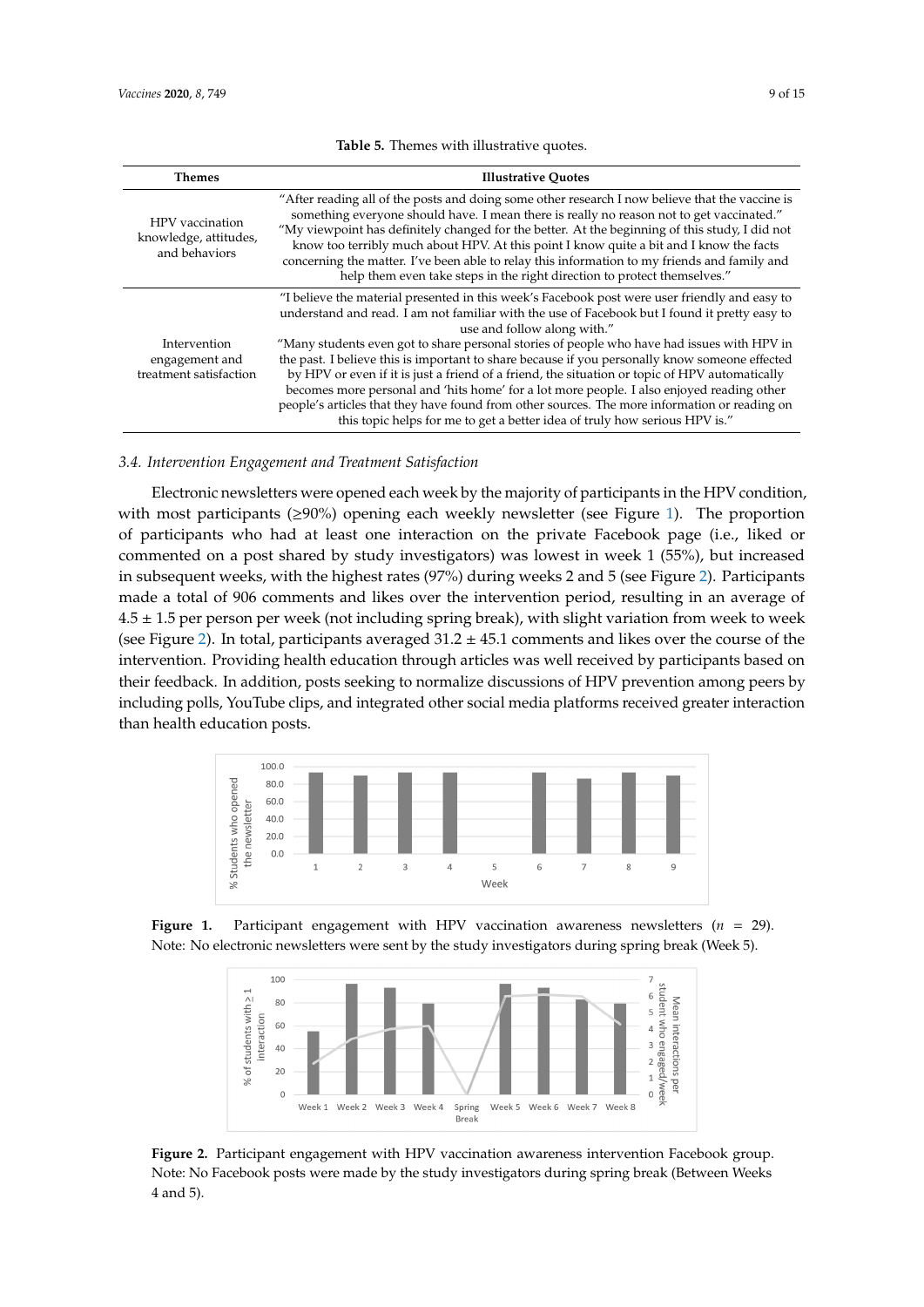Participants in the HPV vaccine awareness condition rated the intervention positively. Overall, 89% of participants indicated the intervention was helpful, 78% said that they would recommend it to a friend, and 70% reported they enjoyed the program. Most participants (67%) reported that they were satisfied with the number of lessons, the number of Facebook postings (56%), the length of the Facebook postings (63%), and the extent of interaction with health educators on Facebook (81%).

#### *3.5. Participants Reported High Intervention Engagement and Treatment Satisfaction*

Based on the open-ended weekly reflections, Facebook emerged as an acceptable platform for the intervention (see Table [5\)](#page-10-0). Students appreciated the accessibility, flexibility, and ease of use of the social media platform. According to one participant, "I liked the flexibility of using Facebook. It was easy to log in and jump into the discussion whenever my schedule allowed it." Even students who did not previously have a Facebook account found the platform simple to use. Some participants believed that the intervention became repetitive over time, especially on Facebook. Other participants described "missing" posts on Facebook. According to one participant, "the Facebook content can be a little heavy; since Facebook does not have the most simple [*sic*] layout, it is hard to make a post really stand out." Participants appreciated fun and interactive elements of the intervention, such as polls. Participants also commented that Facebook encouraged interaction. According to one participant, "I really enjoyed conversing and sharing opinions with peers via a social network. I felt more inclined to share more personal information because it was online versus a face-to-face conversation."

We also monitored level of engagement with the Facebook HPV intervention content (see Table [6\)](#page-11-0). These data were deidentified but monitored throughout the intervention period. One hundred percent of HPV intervention participants participated in the private HPV Facebook group as part of the HPV condition. Each week, an average of 23.9 participants (ranging from 16–28) actively engaged in the group. Active engagement was measured by how many individuals commented, liked any post, and liked comments that were made on posts. Level of engagement was stratified as the following: high (21 or more) medium  $(11–20)$ , and low  $(0–10)$ . On average, there were 8.2 comments (ranging from 0–24), 4.5 comment likes (ranging from 0–29), and 3.7 post likes (ranging from 0–13) per week. On the individual level, each participant commented in the group an average of 2.4 times per week (ranging from 0–9).

<span id="page-11-0"></span>

| Level of Engagement | <b>Comments</b><br>Number of Students | <b>Post Likes</b><br>Number of Students | <b>Comment Likes</b><br>Number of Students |
|---------------------|---------------------------------------|-----------------------------------------|--------------------------------------------|
| High $(21+)$        |                                       |                                         |                                            |
| Medium $(11-20)$    |                                       |                                         | 5                                          |
| Low $(0-10)$        |                                       |                                         | 20                                         |

**Table 6.** Level of engagement with Facebook HPV intervention content.

#### **4. Discussion**

To our knowledge, this is the first study to deliver an HPV vaccination awareness intervention through Facebook and electronic newsletters to college students. This technology-mediated, theory-based HPV vaccination awareness intervention was well accepted by participants. Findings suggest the approach was effective in improving knowledge about HPV and HPV vaccination. Participants reported that the intervention addressed gaps in knowledge related to men's susceptibility to HPV and the link between HPV and oral cancer, which have been shown in previous studies to be important gaps limiting HPV vaccination [\[53\]](#page-16-1). Participants also described how increased knowledge led to improved confidence and inspired conversations about HPV vaccination with family and friends. At the start of the 9-week study, approximately half of participants had previously received the full HPV vaccination series (57%), which represents a considerably higher rate for full vaccination coverage than might have been expected based on estimates for adolescents in South Carolina (43%) [\[8\]](#page-13-7). This may reflect the high rates of insurance coverage in this sample since previous studies have indicated greater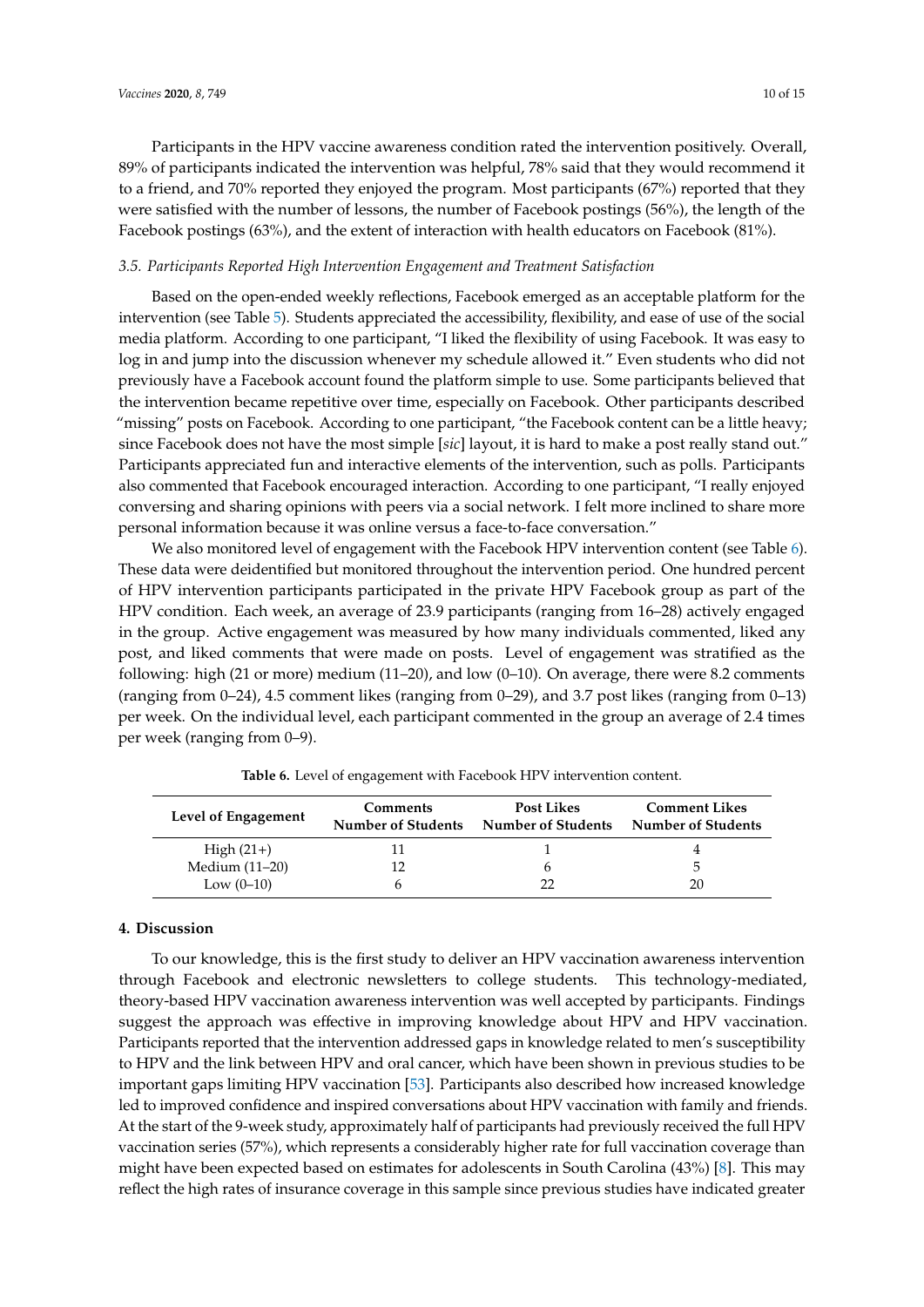likelihood of completing the full HPV vaccination series among individuals with health insurance [\[54\]](#page-16-2). Despite the high levels of vaccination at baseline, almost half of the participants were inadequately protected from HPV and associated HPV-cancers, with rates far below the Healthy People 2020 goal of increasing HPV vaccination coverage to 80%.

At the conclusion of the HPV intervention, the number of participants initiating/completing the vaccination series increased, as did the number of young adults indicating they intended to get vaccinated in the next 6 months. The change in vaccination coverage was modest over this 9-week period and did not differ statistically from the control group in this small feasibility study. However, the demonstrated increase in knowledge about HPV and vaccination coupled with the suggestion of a shift in intensions to get vaccinated suggests that the intervention offers a promising approach to target the catch-up population and achieve the ambitious Healthy People 2020 80% full coverage goal.

Participants' intervention engagement and treatment satisfaction suggest that this approach offers utility and scalability among college students. The electronic newsletter showed high penetration with approximately 90% of participants opening the email each week. Almost all participants interacted on Facebook by "liking" a post or comment or posting a comment. An average of more than four comments or likes were made per person each week throughout the intervention [\[55\]](#page-16-3). Participants reported that Facebook was easy to use, accessible, and flexible, which likely contributed to the success of the intervention. Students also described how an online social media platform encouraged interaction and personal sharing, which reinforced intervention messages.

#### *4.1. Implications for Practice*

Although HPV vaccination is effective, low coverage remains a challenge for public health professionals. College students represent an important catch-up population who are at increased risk of acquiring HPV. This technology-mediated intervention supports research that social media serves as an appropriate platform to improve awareness and vaccination coverage [\[22\]](#page-14-7). Intervention messages and materials countered the dissemination of manipulative and false messages online in real-time, providing a platform to address sensational and misleading coverage [\[23\]](#page-14-8). Findings support the promise of eHealth by filling a gap in the evaluation of theory-based programs measuring engagement in order to improve health behaviors and outcomes [\[56\]](#page-16-4). Specifically, this study evaluated objective measures and qualitative in-depth reflections of engagement to show that the intervention resonated with participants.

#### *4.2. Study Limitations and Strengths*

Findings should be understood within the context of the study's limitations. The small sample size and homogeneity of the population limit the generalizability of the results. The relatively short intervention and lack of extended follow-up to confirm receipt of HPV vaccinations are limitations of this study. Additionally, the relatively high baseline rate of full vaccination left modest room to increase vaccination rates. Finally, there is a risk of contamination between conditions because students were registered in two sections of the same course, with the same professor, at the same university and both interventions were described in the informed consent document.

This pilot study offers a number of strengths that demonstrate potential for scalability and dissemination of this intervention approach. In one of the first HPV vaccination awareness interventions for college students delivered through electronic newsletters and Facebook, participants demonstrated robust engagement and high treatment satisfaction. Moreover, the study was randomized and controlled, with a high retention rate. Additional study strengths include the use of objective measures and qualitative open-ended assessment of intervention engagement. Finally, the automated delivery of electronic newsletters and Facebook posts represents an opportunity to replicate the intervention with limited time and opportunity cost.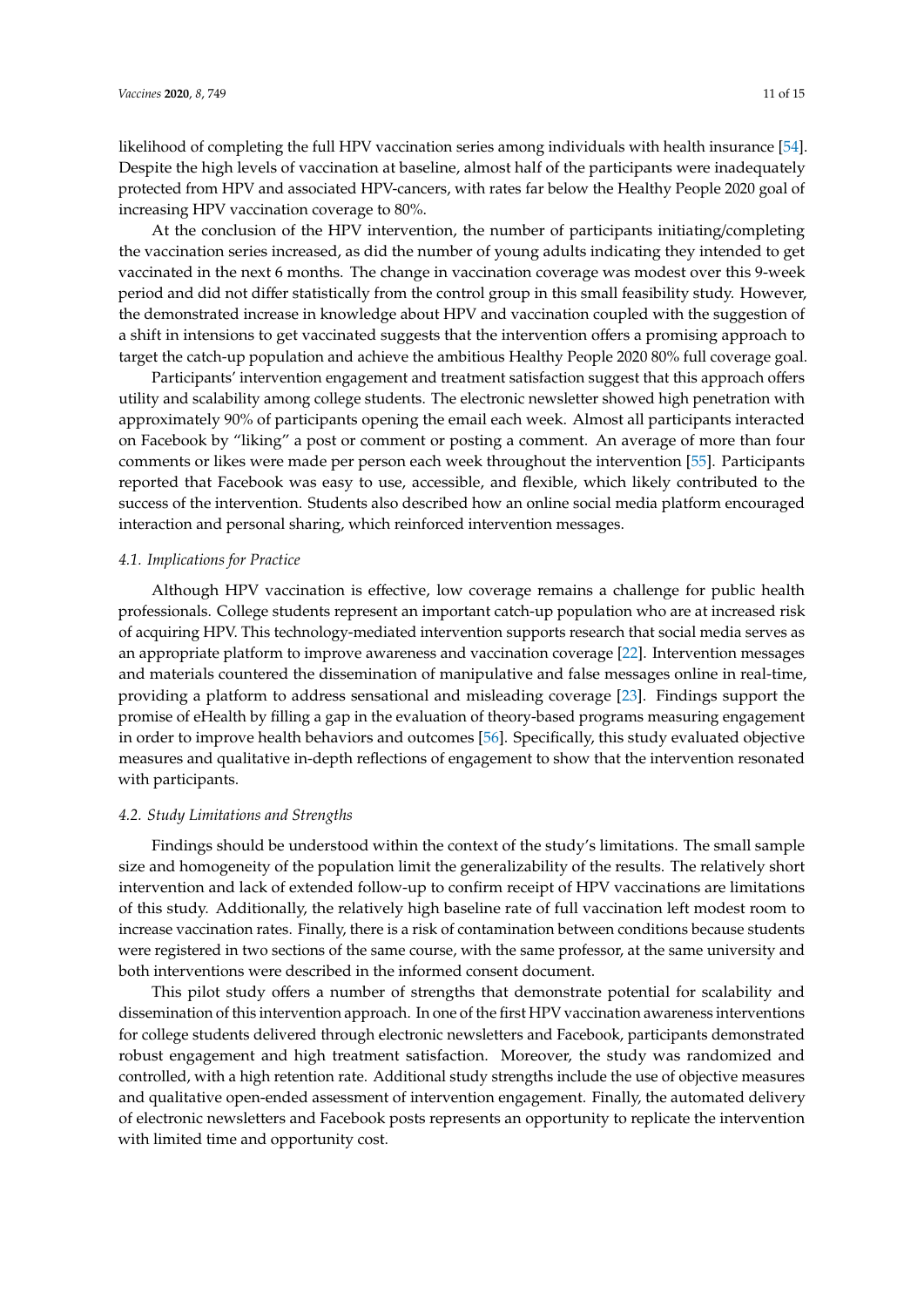#### **5. Conclusions**

A technology-mediated HPV vaccination awareness intervention increased college students' knowledge of HPV and HPV vaccination. Objective measures and qualitative open-ended assessment of the intervention showed high levels of engagement with the electronic newsletters and Facebook group. The effectiveness of this pilot study suggests that social media is an appropriate platform to reach college students with health promotion interventions and increase HPV vaccination awareness in this important catch-up population.

**Author Contributions:** Conceptualization, H.M.B., B.S., G.T.-M., D.S.W.; Formal analysis, H.M.B. and B.S.; Methodology, H.M.B., B.S., C.M.M., G.T.-M., D.S.W.; Writing—original draft, H.M.B. and B.S.; Writing—review and editing, H.M.B., B.S., G.T.-M., C.L., M.S., K.M., A.G., D.S.W. All authors have read and agreed to the published version of the manuscript.

**Funding:** This study was funded by internal funding from the University of South Carolina awarded to the Technology Center to Promote Healthy Lifestyles within the Arnold School of Public Health at the University of South Carolina. The funder had no role in the study conceptualization, design, execution, analysis, or interpretation of results.

**Acknowledgments:** We thank the students who willingly participated in the pilot study.

**Conflicts of Interest:** The authors declare no conflict of interest. The funders had no role in the design of the study; in the collection, analyses, or interpretation of data; in the writing of the manuscript, or in the decision to publish the results.

#### **References**

- <span id="page-13-0"></span>1. Markowitz, L.E.; Dunne, E.F.; Saraiya, M.; Chesson, H.W.; Curtis, C.; Robinette, C.; Gee, J.; Bocchini, J.A., Jr.; Unger, E.R.; Centers for Disease Control and Prevention (CDC). Human Papillomavirus Vaccination: Recommendations of the Advisory Committee on Immunization Practices (ACIP). *Morb. Mortal. Wkly. Rep.* **2014**, *63*, 1–30.
- <span id="page-13-1"></span>2. Centers for Disease Control and Prevention. Young People Account for a Substantial Proportion of New STIs. Division of STD Prevention: Atlanta, GA, USA, National Center for HIV/AIDS, Viral Hepatitis, STD, and TB Prevention. 2015. Available online: https://www.cdc.gov/std/products/[infographics.htm](https://www.cdc.gov/std/products/infographics.htm) (accessed on 14 November 2020).
- <span id="page-13-2"></span>3. Centers for Disease Control and Prevention. *The Link between HPV and Cancer*; National Center for Chronic Disease Prevention and Health Promotion: Atlanta, GA, USA, 2015. Available online: [https:](https://www.cdc.gov/hpv/parents/cancer.html) //[www.cdc.gov](https://www.cdc.gov/hpv/parents/cancer.html)/hpv/parents/cancer.html (accessed on 14 November 2020).
- <span id="page-13-3"></span>4. Van Dyne, E.A.; Henley, S.J.; Saraiya, M.; Thomas, C.C.; Markowitz, L.E.; Benard, V.B. Trends in Human Papillomavirus–Associated Cancers—United States, 1999–2015. *Morb. Mortal. Wkly. Rep.* **2018**, *67*, 918–924. [\[CrossRef\]](http://dx.doi.org/10.15585/mmwr.mm6733a2)
- <span id="page-13-4"></span>5. Food and Drug Administration (FDA). *FDA Approves Gardasil 9 for Prevention of Certain Cancers Caused by Five Additional Types of HPV*; U.S. Department of Health and Human Services: Silver Spring, MD, USA, 2014. Available online: http://[www.fda.gov](http://www.fda.gov) (accessed on 14 November 2020).
- <span id="page-13-5"></span>6. Markowitz, L.E.; Drolet, M.; Perez, N.; Jit, M.; Brisson, M. Human papillomavirus vaccine effectiveness by number of doses: Systematic review of data from national immunization programs. *Vaccine* **2018**, *36*, 4806–4815. [\[CrossRef\]](http://dx.doi.org/10.1016/j.vaccine.2018.01.057)
- <span id="page-13-6"></span>7. Spinner, C.; Ding, L.; Bernstein, D.I.; Brown, D.R.; Franco, E.L.; Covert, C.; Kahn, J. Human Papillomavirus Vaccine Effectiveness and Herd Protection in Young Women. *Pediatrics* **2019**, *143*. [\[CrossRef\]](http://dx.doi.org/10.1542/peds.2018-1902) [\[PubMed\]](http://www.ncbi.nlm.nih.gov/pubmed/30670582)
- <span id="page-13-7"></span>8. Walker, T.Y. National, Regional, State, and Selected Local Area Vaccination Coverage Among Adolescents Aged 13–17 Years—United States, 2017. *Morb. Mortal. Wkly. Rep.* **2018**, *67*. [\[CrossRef\]](http://dx.doi.org/10.15585/mmwr.mm6733a1) [\[PubMed\]](http://www.ncbi.nlm.nih.gov/pubmed/30138305)
- <span id="page-13-8"></span>9. Barnard, M.; George, P.; Perryman, M.L.; Wolff, L.A. Human papillomavirus (HPV) vaccine knowledge, attitudes, and uptake in college students: Implications from the Precaution Adoption Process Model. *PLoS ONE* **2017**, *12*, e0182266. [\[CrossRef\]](http://dx.doi.org/10.1371/journal.pone.0182266) [\[PubMed\]](http://www.ncbi.nlm.nih.gov/pubmed/28786994)
- <span id="page-13-9"></span>10. Brown, D.R.; Shew, M.L.; Qadadri, B.; Neptune, N.; Vargas, M.; Tu, W.; Juliar, B.E.; Breen, T.E.; Fortenberry, J.D. A longitudinal study of genital human papillomavirus infection in a cohort of closely followed adolescent women. *J. Infect. Dis.* **2005**, *191*, 182–192. [\[CrossRef\]](http://dx.doi.org/10.1086/426867)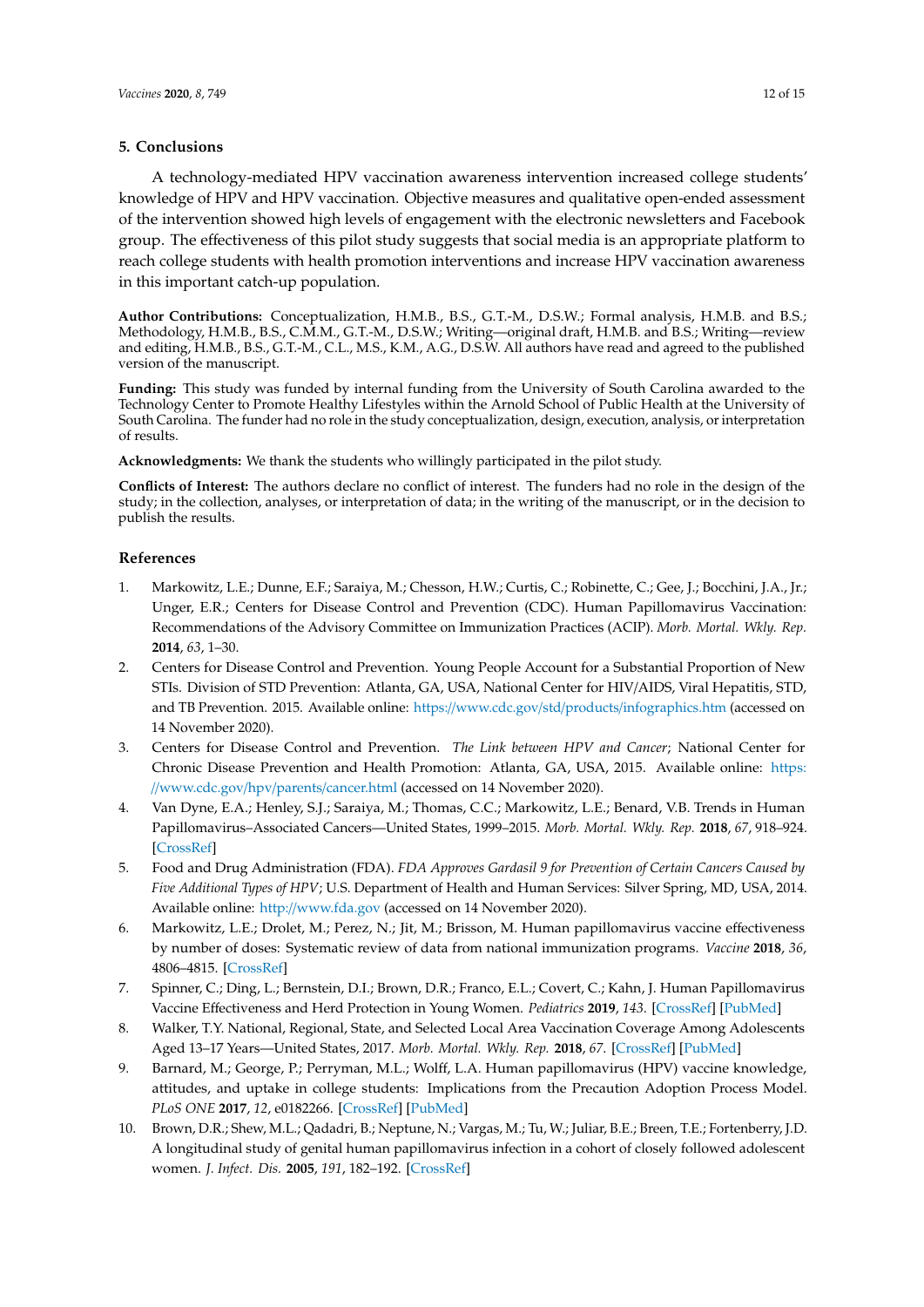- <span id="page-14-0"></span>11. Baranowski, T.; Cullen, K.W.; Basen-Engquist, K.; Wetter, D.W.; Cummings, S.; Martineau, D.S.; Prokhorov, A.; Chorley, J.; Beech, B.; Hergenroeder, A. Transitions out of High School: Time of Increased Cancer Risk? *Prev. Med.* **1997**, *26*, 694–703. [\[CrossRef\]](http://dx.doi.org/10.1006/pmed.1997.0193)
- <span id="page-14-1"></span>12. Gerend, M.A.; Shepherd, J.E. Predicting human papillomavirus vaccine uptake in young adult women: Comparing the health belief model and theory of planned behavior. *Ann. Behav. Med. Publ. Soc. Behav. Med.* **2012**, *44*, 171–180. [\[CrossRef\]](http://dx.doi.org/10.1007/s12160-012-9366-5)
- 13. Gerend, M.A.; Shepherd, M.A.; Lustria, M.L.A.; Shepherd, J.E. Predictors of provider recommendation for HPV vaccine among young adult men and women: Findings from a cross-sectional survey. *Sex. Transm. Infect.* **2016**, *92*, 104–107. [\[CrossRef\]](http://dx.doi.org/10.1136/sextrans-2015-052088)
- 14. Herrera-Ortiz, A.; Conde-Glez, C.J.; Olamendi-Portugal, M.L.; García-Cisneros, S.; Plett-Torres, T.; Sánchez-Alemán, M.A. College women, HPV genotyping and sexual behavior before HPV vaccination: Results from samples stored for a long time. *J. Infect. Public Health* **2018**, *11*, 286–289. [\[CrossRef\]](http://dx.doi.org/10.1016/j.jiph.2017.08.014) [\[PubMed\]](http://www.ncbi.nlm.nih.gov/pubmed/28993170)
- 15. Jones, S.G.; Mathis-Gamble, K.; Fenkl, E.A. Minority College Students' HPV Knowledge, Awareness, and Vaccination History. *J. Assoc. Nurses. AIDS Care* **2017**, *28*, 675–679. [\[CrossRef\]](http://dx.doi.org/10.1016/j.jana.2017.04.008) [\[PubMed\]](http://www.ncbi.nlm.nih.gov/pubmed/28506749)
- 16. Kasymova, S.; Harrison, S.E.; Pascal, C. Knowledge and Awareness of Human Papillomavirus among College Students in South Carolina. *Infect Dis.* **2019**, *12*, 1178633718825077. [\[CrossRef\]](http://dx.doi.org/10.1177/1178633718825077) [\[PubMed\]](http://www.ncbi.nlm.nih.gov/pubmed/30728723)
- <span id="page-14-2"></span>17. McCutcheon, T.; Schaar, G. HPV knowledge and vaccination rates in college-aged males: Implications for practice. *Nurse Pract.* **2017**, *42*, 49–53. [\[CrossRef\]](http://dx.doi.org/10.1097/01.NPR.0000511009.91219.d4) [\[PubMed\]](http://www.ncbi.nlm.nih.gov/pubmed/28002145)
- <span id="page-14-3"></span>18. Smith, A.; Rainie, L.; Zickuhr, K. College Students and Technology. Pew Research Center. 2018. Available online: http://www.pewinternet.org/2011/07/19/[college-students-and-technology](http://www.pewinternet.org/2011/07/19/college-students-and-technology/)/ (accessed on 14 November 2020).
- <span id="page-14-4"></span>19. Pew Research Center. Internet/Broadband Fact Sheet. Washington, DC, USA, February 2018. Available online: https://[www.pewinternet.org](https://www.pewinternet.org/fact-sheet/internet-broadband/)/fact-sheet/internet-broadband/ (accessed on 14 November 2020).
- <span id="page-14-5"></span>20. Pew Research Center. Mobile Fact Sheet. Washington, DC, USA, February 2018. Available online: https://[www.pewinternet.org](https://www.pewinternet.org/fact-sheet/mobile/)/fact-sheet/mobile/ (accessed on 14 November 2020).
- <span id="page-14-6"></span>21. Gramlich, J. 10 facts about Americans and Facebook. Pew Research Center. 2019. Available online: https://www.pewresearch.org/fact-tank/2019/02/01/[facts-about-americans-and-facebook](https://www.pewresearch.org/fact-tank/2019/02/01/facts-about-americans-and-facebook/)/ (accessed on 14 November 2020).
- <span id="page-14-7"></span>22. Odone, A.; Ferrari, A.; Spagnoli, F.; Visciarelli, S.; Shefer, A.; Pasquarella, C.; Signorelli, C. Effectiveness of interventions that apply new media to improve vaccine uptake and vaccine coverage A systematic review. *Hum. Vaccines Immunother.* **2015**, *11*, 72–82. [\[CrossRef\]](http://dx.doi.org/10.4161/hv.34313)
- <span id="page-14-8"></span>23. Briones, R.; Nan, X.; Madden, K.; Waks, L. When vaccines go viral: An analysis of HPV vaccine coverage on YouTube. *Health Commun.* **2012**, *27*, 478–485. [\[CrossRef\]](http://dx.doi.org/10.1080/10410236.2011.610258)
- <span id="page-14-9"></span>24. Zhou, X.; Coiera, E.; Tsafnat, G.; Arachi, D.; Ong, M.-S.; Dunn, A.G. Using social connection information to improve opinion mining: Identifying negative sentiment about HPV vaccines on Twitter. *Stud. Health Technol. Inform.* **2015**, *216*, 761–765.
- <span id="page-14-10"></span>25. Sundstrom, B.; Aylor, E.; Cartmell, K.B.; Brandt, H.M.; Bryant, D.C.; Hughes Halbert, C.; Young Pierce, J. Beyond the birds and the bees: A qualitative content analysis of online HPV vaccination communication. *J. Commun. Healthc.* **2018**, *11*, 205–214. [\[CrossRef\]](http://dx.doi.org/10.1080/17538068.2018.1484984)
- <span id="page-14-11"></span>26. Cates, J.R.; Shafer, A.; Diehl, S.J.; Deal, A.M. Evaluating a County-Sponsored Social Marketing Campaign to Increase Mothers' Initiation of HPV Vaccine for Their Preteen Daughters in a Primarily Rural Area. *Soc. Mark. Q.* **2011**, *17*, 4–26. [\[CrossRef\]](http://dx.doi.org/10.1080/15245004.2010.546943)
- 27. Cates, J.R.; Diehl, S.J.; Crandell, J.L.; Coyne-Beasley, T. Intervention effects from a social marketing campaign to promote HPV vaccination in preteen boys. *Vaccine* **2014**, *32*, 4171–4178. [\[CrossRef\]](http://dx.doi.org/10.1016/j.vaccine.2014.05.044)
- <span id="page-14-12"></span>28. Kennedy, A.; Sapsis, K.F.; Stokley, S.; Curtis, C.R.; Gust, D. Parental attitudes toward human papillomavirus vaccination: Evaluation of an educational intervention, 2008. *J. Health Commun.* **2011**, *16*, 300–313. [\[CrossRef\]](http://dx.doi.org/10.1080/10810730.2010.532296) [\[PubMed\]](http://www.ncbi.nlm.nih.gov/pubmed/21161814)
- <span id="page-14-13"></span>29. Cohen, E.L.; Head, K.J.; McGladrey, M.J.; Hoover, A.G.; Vanderpool, R.C.; Bridger, C.; Carman, A.; Crosby, R.A.; Darling, E.; Tucker-McLaughlin, M.; et al. Designing for Dissemination: Lessons in Message Design from "1-2-3 Pap". *Health Commun.* **2015**, *30*, 196–207. [\[CrossRef\]](http://dx.doi.org/10.1080/10410236.2014.974130) [\[PubMed\]](http://www.ncbi.nlm.nih.gov/pubmed/25470444)
- <span id="page-14-14"></span>30. Cohen, E.L.; Head, K.J. Identifying knowledge-attitude-practice gaps to enhance HPV vaccine diffusion. *J. Health Commun.* **2013**, *18*, 1221–1234. [\[CrossRef\]](http://dx.doi.org/10.1080/10810730.2013.778357) [\[PubMed\]](http://www.ncbi.nlm.nih.gov/pubmed/23767775)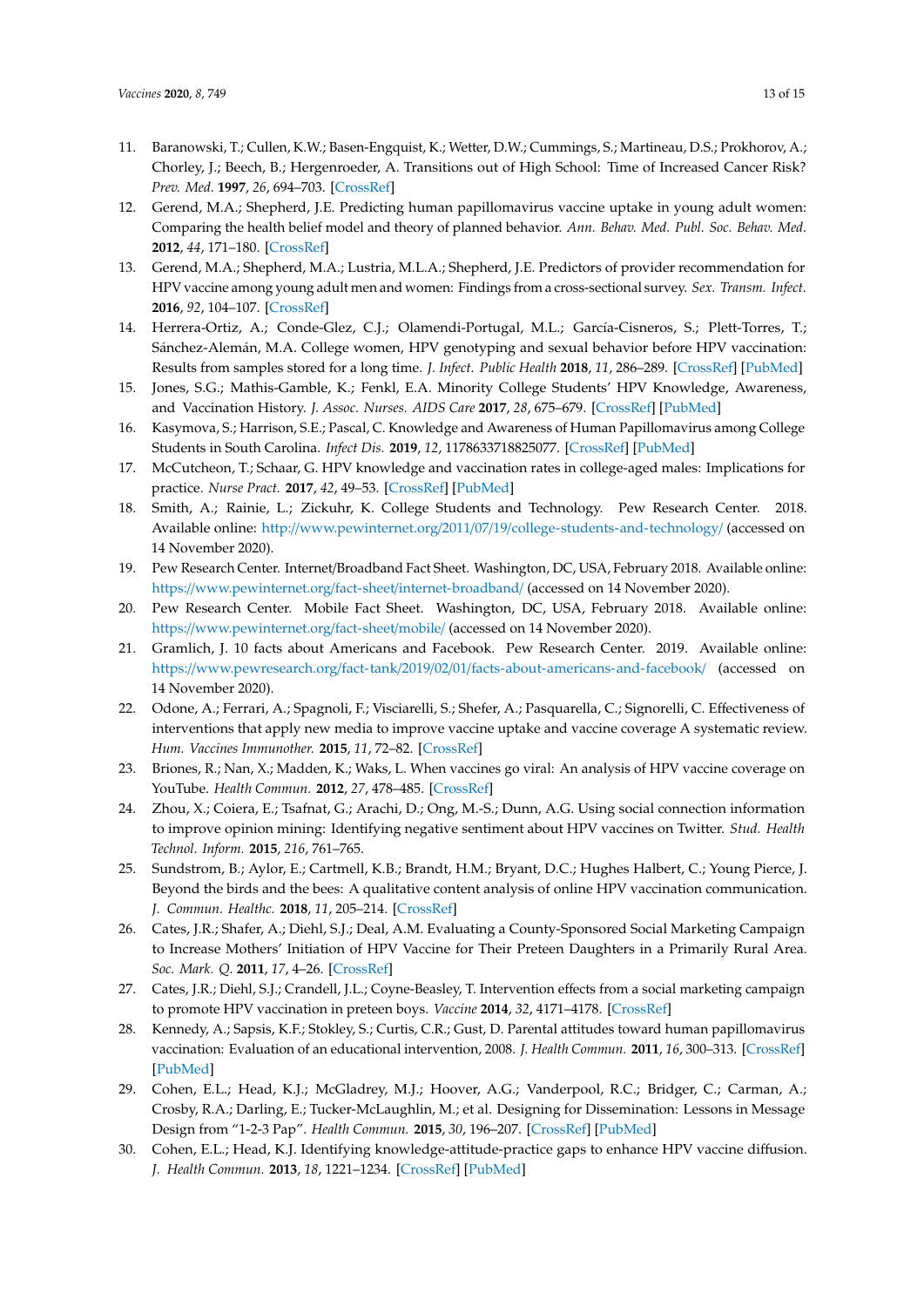- <span id="page-15-11"></span>31. Frank, L.B.; Murphy, S.T.; Chatterjee, J.S.; Moran, M.B.; Baezconde-Garbanati, L. Telling Stories, Saving Lives: Creating Narrative Health Messages. *Health Commun.* **2015**, *30*, 154–163. [\[CrossRef\]](http://dx.doi.org/10.1080/10410236.2014.974126)
- 32. Hopfer, S. Effects of a Narrative HPV Vaccination Intervention Aimed at Reaching College Women: A Randomized Controlled Trial. *Prev Sci.* **2012**, *13*, 173–182. [\[CrossRef\]](http://dx.doi.org/10.1007/s11121-011-0254-1)
- <span id="page-15-9"></span>33. Krawczyk, A.; Lau, E.; Perez, S.; Delisle, V.; Amsel, R.; Rosberger, Z. How to inform: Comparing written and video education interventions to increase human papillomavirus knowledge and vaccination intentions in young adults. *J. Am. Coll. Health* **2012**, *60*, 316–322. [\[CrossRef\]](http://dx.doi.org/10.1080/07448481.2011.615355)
- <span id="page-15-12"></span>34. Macario, E.; Matiella, A.C. A bilingual webnovela on the human papillomavirus: Will Latinas and health professionals use it? *J. Commun. Healthc.* **2015**, *8*, 55–66. [\[CrossRef\]](http://dx.doi.org/10.1179/1753807615Y.0000000004)
- <span id="page-15-0"></span>35. Sundstrom, B.; Carr, L.A.; DeMaria, A.L.; Korte, J.E.; Modesitt, S.C.; Pierce, J.Y. Protecting the Next Generation: Elaborating the Health Belief Model to Increase HPV Vaccination among College-Age Women. *Soc. Mark. Q* **2015**, *21*, 173–188. [\[CrossRef\]](http://dx.doi.org/10.1177/1524500415598984)
- <span id="page-15-1"></span>36. Balatsoukas, P.; Kennedy, C.M.; Buchan, I.; Powell, J.; Ainsworth, J. The Role of Social Network Technologies in Online Health Promotion: A Narrative Review of Theoretical and Empirical Factors Influencing Intervention Effectiveness. *J. Med. Internet Res.* **2015**, *17*, e141. [\[CrossRef\]](http://dx.doi.org/10.2196/jmir.3662)
- 37. Betsch, C. Social media targeting of health messages. *Hum. Vaccines Immunother.* **2014**, *10*, 2636–2637. [\[CrossRef\]](http://dx.doi.org/10.4161/hv.32234)
- 38. Maher, C.A.; Lewis, L.K.; Ferrar, K.; Marshall, S.; De Bourdeaudhuij, I.; Vandelanotte, C. Are health behavior change interventions that use online social networks effective? A systematic review. *J. Med. Internet Res.* **2014**, *16*, e40. [\[CrossRef\]](http://dx.doi.org/10.2196/jmir.2952) [\[PubMed\]](http://www.ncbi.nlm.nih.gov/pubmed/24550083)
- 39. Raviotta, J.M.; Nowalk, M.P.; Lin, C.J.; Huang, H.-H.; Zimmerman, R.K. Using Facebook<sup>TM</sup> to Recruit College-Age Men for a Human Papillomavirus Vaccine Trial. *Am. J. Mens Health* **2016**, *10*, 110–119. [\[CrossRef\]](http://dx.doi.org/10.1177/1557988314557563) [\[PubMed\]](http://www.ncbi.nlm.nih.gov/pubmed/25389213)
- <span id="page-15-2"></span>40. Zhang, N.; Tsark, J.; Campo, S.; Teti, M. Facebook for Health Promotion: Female College Students' Perspectives on Sharing HPV Vaccine Information through Facebook. *Hawaii J. Med. Public Health* **2015**, *74*, 136–140. [\[PubMed\]](http://www.ncbi.nlm.nih.gov/pubmed/25954600)
- <span id="page-15-3"></span>41. Lai, C.-Y.; Wu, W.-W.; Tsai, S.-Y.; Cheng, S.-F.; Lin, K.-C.; Liang, S.-Y. The Effectiveness of a Facebook-Assisted Teaching Method on Knowledge and Attitudes about Cervical Cancer Prevention and HPV Vaccination Intention among Female Adolescent Students in Taiwan. *Health Educ. Behav.* **2015**, *42*, 352–360. [\[CrossRef\]](http://dx.doi.org/10.1177/1090198114558591) [\[PubMed\]](http://www.ncbi.nlm.nih.gov/pubmed/25512072)
- <span id="page-15-4"></span>42. Sundstrom, B.; Brandt, H.M.; Gray, L.; Young Pierce, J. It's My Time: Applying the health belief model to prevent cervical cancer among college-age women. *J. Commun. Manag.* **2018**, *22*, 161–178. [\[CrossRef\]](http://dx.doi.org/10.1108/JCOM-06-2016-0044)
- <span id="page-15-5"></span>43. West, D.S.; Monroe, C.M.; Turner-McGrievy, G.; Sundstrom, B.; Larsen, C.; Magradey, K.; Wilcox, S.; Brandt, H.M. A Technology-Mediated Behavioral Weight Gain Prevention Intervention for College Students: Controlled, Quasi-Experimental Study. *J. Med. Internet Res.* **2016**, *18*. [\[CrossRef\]](http://dx.doi.org/10.2196/jmir.5474) [\[PubMed\]](http://www.ncbi.nlm.nih.gov/pubmed/27296086)
- <span id="page-15-6"></span>44. Rosenstock, I.M. The health belief model and preventive health behavior. *Health Educ. Behav.* **1974**, *2*, 354–386. [\[CrossRef\]](http://dx.doi.org/10.1177/109019817400200405)
- <span id="page-15-7"></span>45. Rosenstock, I.M.; Strecher, V.J.; Becker, M.H. Social learning theory and the health belief model. *Health Educ. Behav.* **1988**, *15*, 175–183. [\[CrossRef\]](http://dx.doi.org/10.1177/109019818801500203)
- <span id="page-15-8"></span>46. Prochaska, J.O.; Velicer, W.F. The Transtheoretical Model of Health Behavior Change. *Am. J. Health Promot.* **1997**, *12*, 38–48. [\[CrossRef\]](http://dx.doi.org/10.4278/0890-1171-12.1.38)
- <span id="page-15-10"></span>47. Mills, L.A.; Head, K.J.; Vanderpool, R.C. HPV vaccination among young adult women: A perspective from Appalachian Kentucky. *Prev. Chronic Dis.* **2013**, *10*. [\[CrossRef\]](http://dx.doi.org/10.5888/pcd10.120183)
- <span id="page-15-13"></span>48. Hopfer, S.; Garcia, S.; Duong, H.T.; Russo, J.A.; Tanjasiri, S.P. A Narrative Engagement Framework to Understand HPV Vaccination among Latina and Vietnamese Women in a Planned Parenthood Setting. *Health Educ. Behav.* **2017**, *44*, 738–747. [\[CrossRef\]](http://dx.doi.org/10.1177/1090198117728761) [\[PubMed\]](http://www.ncbi.nlm.nih.gov/pubmed/28854812)
- <span id="page-15-14"></span>49. Bandura, A. Health promotion by social cognitive means. *Health Educ. Behav. O*ff *Publ. Soc. Public Health Educ.* **2004**, *31*, 143–164. [\[CrossRef\]](http://dx.doi.org/10.1177/1090198104263660) [\[PubMed\]](http://www.ncbi.nlm.nih.gov/pubmed/15090118)
- <span id="page-15-15"></span>50. Group TDPP (DPP) R. The Diabetes Prevention Program (DPP): Description of lifestyle intervention. *Diabetes Care* **2002**, *25*, 2165–2171.
- <span id="page-15-16"></span>51. Patel Divya, A.; Grunzweig, K.A.; Zochowski, M.K.; Dempsey, A.F.; Carlos, R.C.; Dalton, V.K. Human Papillomavirus Vaccine Stages of Change among Male and Female University Students: Ready or Not? *J. Am. Coll. Health* **2013**, *61*, 336–346. [\[CrossRef\]](http://dx.doi.org/10.1080/07448481.2013.811244) [\[PubMed\]](http://www.ncbi.nlm.nih.gov/pubmed/23930748)